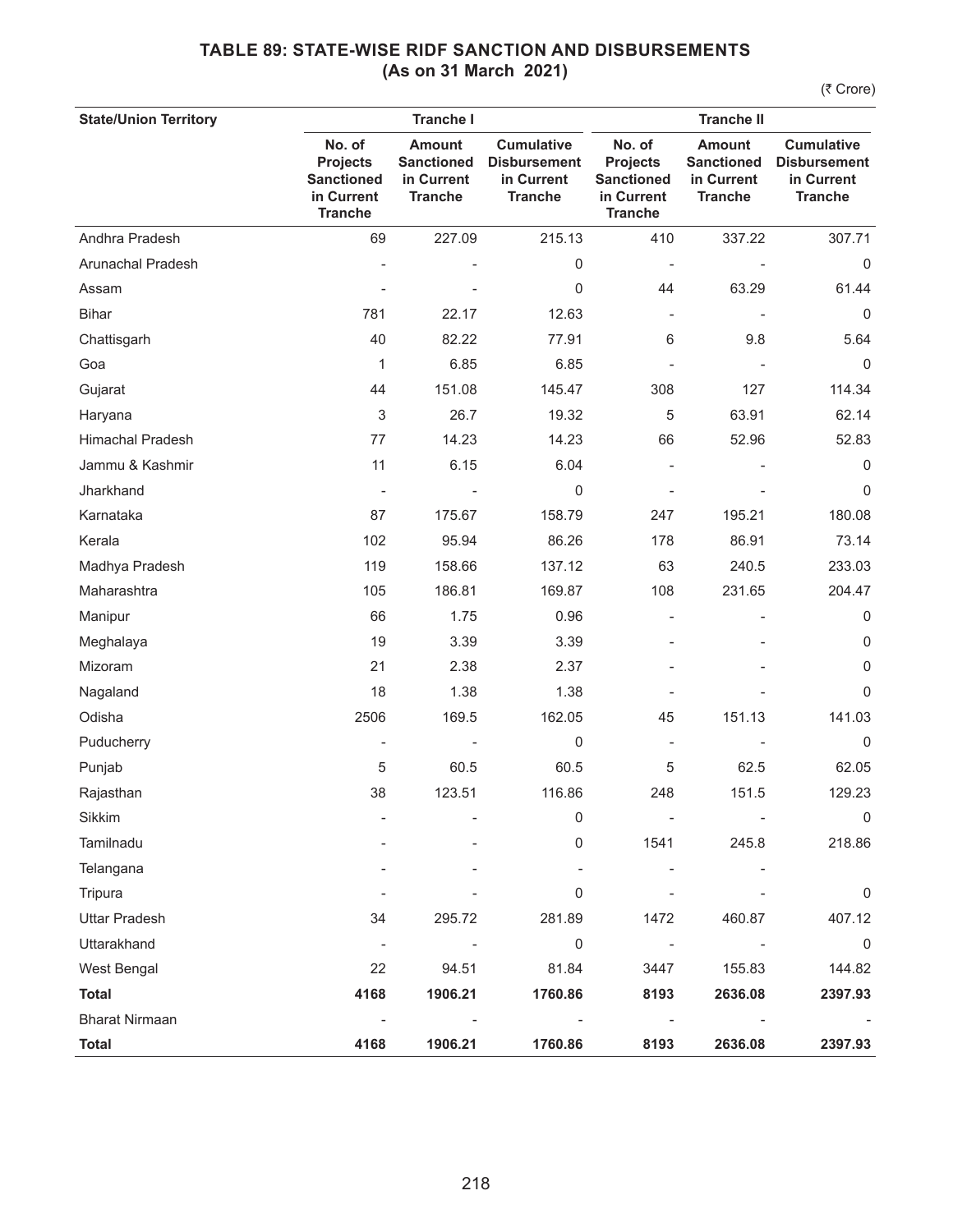| <b>State/Union Territory</b> |                                                                                | <b>Tranche III</b>                                                 |                                                                          | <b>Tranche IV</b>                                                              |                                                                    |                                                                          |
|------------------------------|--------------------------------------------------------------------------------|--------------------------------------------------------------------|--------------------------------------------------------------------------|--------------------------------------------------------------------------------|--------------------------------------------------------------------|--------------------------------------------------------------------------|
|                              | No. of<br><b>Projects</b><br><b>Sanctioned</b><br>in Current<br><b>Tranche</b> | <b>Amount</b><br><b>Sanctioned</b><br>in Current<br><b>Tranche</b> | <b>Cumulative</b><br><b>Disbursement</b><br>in Current<br><b>Tranche</b> | No. of<br><b>Projects</b><br><b>Sanctioned</b><br>in Current<br><b>Tranche</b> | <b>Amount</b><br><b>Sanctioned</b><br>in Current<br><b>Tranche</b> | <b>Cumulative</b><br><b>Disbursement</b><br>in Current<br><b>Tranche</b> |
| Andhra Pradesh               | 300                                                                            | 281.52                                                             | 251.61                                                                   | 379                                                                            | 286.81                                                             | 272.78                                                                   |
| Arunachal Pradesh            | $\overline{\phantom{a}}$                                                       |                                                                    | 0                                                                        | $\overline{\phantom{a}}$                                                       |                                                                    | $\Omega$                                                                 |
| Assam                        | 11                                                                             | 16.07                                                              | 15.75                                                                    | 39                                                                             | 64.72                                                              | 51.6                                                                     |
| <b>Bihar</b>                 | 384                                                                            | 57.96                                                              | 26.93                                                                    | ÷,                                                                             |                                                                    | 0                                                                        |
| Chattisgarh                  | 65                                                                             | 57.07                                                              | 57.99                                                                    | 60                                                                             | 68.6                                                               | 65.39                                                                    |
| Goa                          |                                                                                |                                                                    | 0                                                                        | 22                                                                             | 8.93                                                               | 8.7                                                                      |
| Gujarat                      | 1226                                                                           | 153.74                                                             | 134.86                                                                   | 127                                                                            | 114.92                                                             | 91.08                                                                    |
| Haryana                      | 45                                                                             | 67.33                                                              | 62.42                                                                    | 37                                                                             | 53.46                                                              | 43.23                                                                    |
| Himachal Pradesh             | 28                                                                             | 51.11                                                              | 49.43                                                                    | 66                                                                             | 87.81                                                              | 78.92                                                                    |
| Jammu & Kashmir              | 164                                                                            | 35.95                                                              | 24.37                                                                    | 88                                                                             | 107.47                                                             | 103.43                                                                   |
| Jharkhand                    | 40                                                                             | 4.35                                                               | 2.48                                                                     | 3                                                                              | 118.5                                                              | 81.72                                                                    |
| Karnataka                    | 486                                                                            | 171.29                                                             | 161.75                                                                   | 511                                                                            | 172.35                                                             | 167.37                                                                   |
| Kerala                       | 297                                                                            | 89.3                                                               | 73.87                                                                    | 160                                                                            | 64.01                                                              | 56.72                                                                    |
| Madhya Pradesh               | 215                                                                            | 223.34                                                             | 204.06                                                                   | 164                                                                            | 173.36                                                             | 152.57                                                                   |
| Maharashtra                  | 722                                                                            | 254.3                                                              | 245.96                                                                   | 912                                                                            | 301.98                                                             | 280.3                                                                    |
| Manipur                      |                                                                                |                                                                    | 0                                                                        |                                                                                |                                                                    | 0                                                                        |
| Meghalaya                    | 19                                                                             | 7.06                                                               | 7.06                                                                     | 16                                                                             | 9.33                                                               | 9.26                                                                     |
| Mizoram                      |                                                                                |                                                                    | 0                                                                        |                                                                                |                                                                    | $\mathbf 0$                                                              |
| Nagaland                     |                                                                                |                                                                    | 0                                                                        |                                                                                |                                                                    | $\Omega$                                                                 |
| Odisha                       | 52                                                                             | 198.85                                                             | 172.04                                                                   | 39                                                                             | 149.11                                                             | 117.16                                                                   |
| Puducherry                   |                                                                                |                                                                    | 0                                                                        |                                                                                |                                                                    | 0                                                                        |
| Punjab                       | 51                                                                             | 88.86                                                              | 84.77                                                                    | 148                                                                            | 96                                                                 | 74.76                                                                    |
| Rajasthan                    | 258                                                                            | 158.48                                                             | 139.98                                                                   | 33                                                                             | 64.01                                                              | 48.86                                                                    |
| Sikkim                       |                                                                                |                                                                    | 0                                                                        | 112                                                                            | 21.28                                                              | 20.63                                                                    |
| Tamilnadu                    | 560                                                                            | 209.4                                                              | 185.55                                                                   | 470                                                                            | 178.68                                                             | 143.03                                                                   |
| Telangana                    |                                                                                |                                                                    |                                                                          | $\overline{\phantom{a}}$                                                       |                                                                    |                                                                          |
| Tripura                      |                                                                                |                                                                    | 0                                                                        | 24                                                                             | 21.7                                                               | 21.27                                                                    |
| <b>Uttar Pradesh</b>         | 9183                                                                           | 414.48                                                             | 389.15                                                                   | 2488                                                                           | 474.97                                                             | 388.67                                                                   |
| Uttarakhand                  | 96                                                                             | 21.69                                                              | 2.43                                                                     | 168                                                                            | 50.8                                                               | 6.47                                                                     |
| West Bengal                  | 143                                                                            | 170.54                                                             | 161.06                                                                   | 105                                                                            | 213.75                                                             | 193.46                                                                   |
| <b>Total</b>                 | 14345                                                                          | 2732.69                                                            | 2453.52                                                                  | 6171                                                                           | 2902.55                                                            | 2477.38                                                                  |
| <b>Bharat Nirmaan</b>        |                                                                                |                                                                    | $\overline{a}$                                                           |                                                                                |                                                                    |                                                                          |
| <b>Total</b>                 | 14345                                                                          | 2732.69                                                            | 2453.52                                                                  | 6171                                                                           | 2902.55                                                            | 2477.38                                                                  |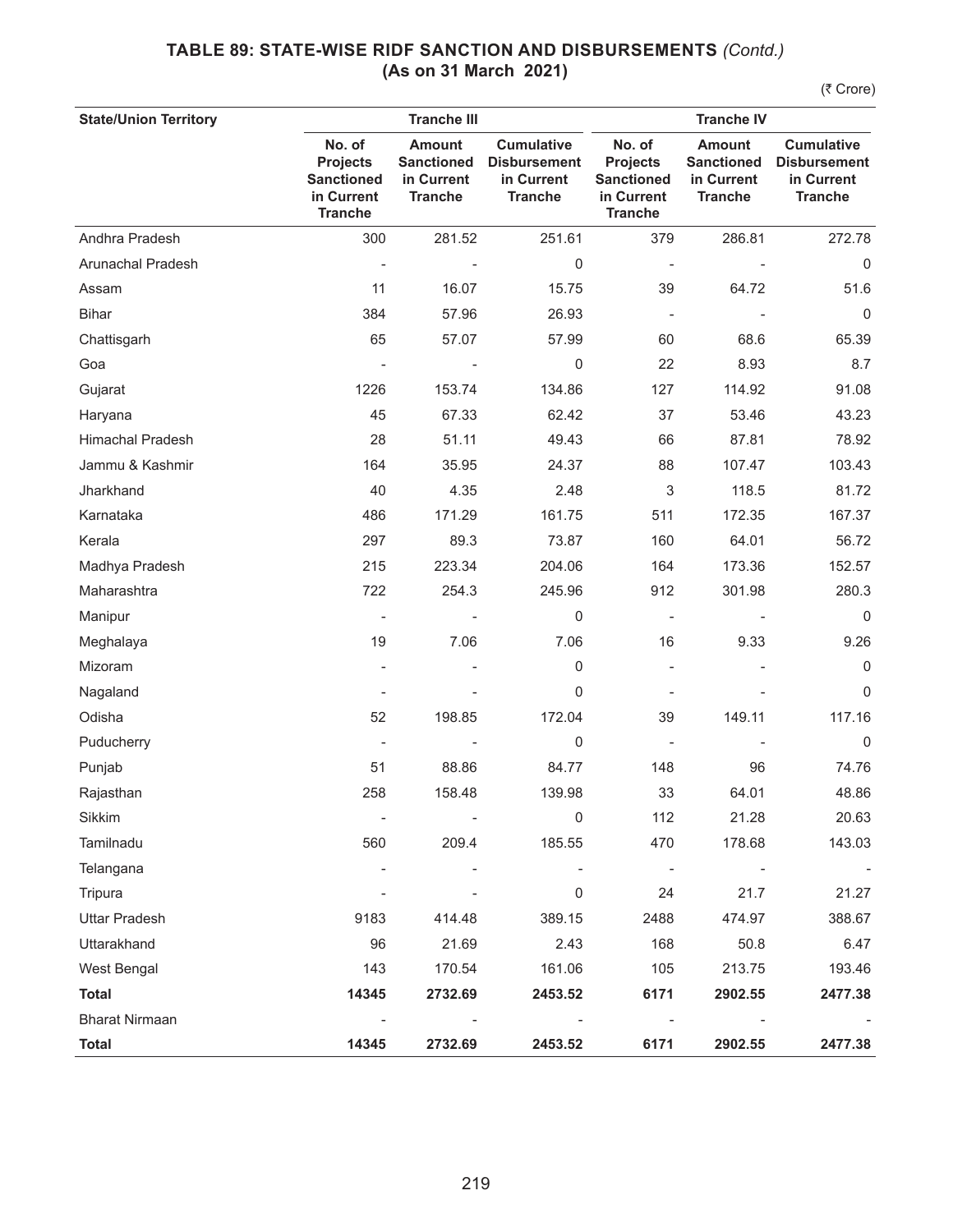| <b>State/Union Territory</b> |                                                                                | <b>Tranche V</b>                                                   |                                                                          | <b>Tranche VI</b>                                                              |                                                                    |                                                                          |
|------------------------------|--------------------------------------------------------------------------------|--------------------------------------------------------------------|--------------------------------------------------------------------------|--------------------------------------------------------------------------------|--------------------------------------------------------------------|--------------------------------------------------------------------------|
|                              | No. of<br><b>Projects</b><br><b>Sanctioned</b><br>in Current<br><b>Tranche</b> | <b>Amount</b><br><b>Sanctioned</b><br>in Current<br><b>Tranche</b> | <b>Cumulative</b><br><b>Disbursement</b><br>in Current<br><b>Tranche</b> | No. of<br><b>Projects</b><br><b>Sanctioned</b><br>in Current<br><b>Tranche</b> | <b>Amount</b><br><b>Sanctioned</b><br>in Current<br><b>Tranche</b> | <b>Cumulative</b><br><b>Disbursement</b><br>in Current<br><b>Tranche</b> |
| Andhra Pradesh               | 1169                                                                           | 379.21                                                             | 358.5                                                                    | 2083                                                                           | 559.44                                                             | 511.48                                                                   |
| Arunachal Pradesh            | $\overline{7}$                                                                 | 25.1                                                               | 22.94                                                                    | 13                                                                             | 102.56                                                             | 92.35                                                                    |
| Assam                        | 44                                                                             | 185.77                                                             | 117.49                                                                   | $\overline{7}$                                                                 | 49.56                                                              | 44.61                                                                    |
| <b>Bihar</b>                 |                                                                                |                                                                    | 0                                                                        | $\qquad \qquad \blacksquare$                                                   |                                                                    | 0                                                                        |
| Chattisgarh                  | 37                                                                             | 34.1                                                               | 32.32                                                                    | 35                                                                             | 50.96                                                              | 43.04                                                                    |
| Goa                          |                                                                                |                                                                    | $\mathsf{O}\xspace$                                                      | 60                                                                             | 19.09                                                              | 8.97                                                                     |
| Gujarat                      | 4290                                                                           | 222.03                                                             | 179.28                                                                   | 12586                                                                          | 505.79                                                             | 462.1                                                                    |
| Haryana                      | 89                                                                             | 90.09                                                              | 80.43                                                                    | 68                                                                             | 65.35                                                              | 61.31                                                                    |
| <b>Himachal Pradesh</b>      | 680                                                                            | 110.35                                                             | 108.31                                                                   | 1049                                                                           | 127.21                                                             | 127.86                                                                   |
| Jammu & Kashmir              | 132                                                                            | 110.88                                                             | 109.42                                                                   | 176                                                                            | 161.52                                                             | 154.5                                                                    |
| Jharkhand                    | 32                                                                             | 91.42                                                              | 81.73                                                                    | $\overline{\phantom{a}}$                                                       |                                                                    | 0                                                                        |
| Karnataka                    | 366                                                                            | 173.19                                                             | 164.57                                                                   | 578                                                                            | 291.75                                                             | 274.87                                                                   |
| Kerala                       | 234                                                                            | 126.77                                                             | 117.22                                                                   | 252                                                                            | 175.12                                                             | 159.03                                                                   |
| Madhya Pradesh               | 116                                                                            | 228.86                                                             | 212.76                                                                   | 125                                                                            | 320.8                                                              | 266.88                                                                   |
| Maharashtra                  | 1549                                                                           | 350.28                                                             | 332.08                                                                   | 1159                                                                           | 439.17                                                             | 409.77                                                                   |
| Manipur                      |                                                                                |                                                                    | $\mathbf 0$                                                              | 157                                                                            | 8.33                                                               | 7.9                                                                      |
| Meghalaya                    | 60                                                                             | 30.89                                                              | 30.89                                                                    | 52                                                                             | 30.49                                                              | 28.71                                                                    |
| Mizoram                      | 36                                                                             | 54.18                                                              | 54.18                                                                    | 70                                                                             | 3.76                                                               | 3.76                                                                     |
| Nagaland                     | 52                                                                             | 15.88                                                              | 14.4                                                                     | 68                                                                             | 56.26                                                              | 48.11                                                                    |
| Odisha                       | 74                                                                             | 128.12                                                             | 99.93                                                                    | 16119                                                                          | 104.18                                                             | 86.26                                                                    |
| Puducherry                   |                                                                                |                                                                    | 0                                                                        |                                                                                |                                                                    | $\mathbf 0$                                                              |
| Punjab                       | 104                                                                            | 102.79                                                             | 91.28                                                                    | 177                                                                            | 229.37                                                             | 199.53                                                                   |
| Rajasthan                    | 319                                                                            | 131.82                                                             | 119.91                                                                   | 5640                                                                           | 253.74                                                             | 245.07                                                                   |
| Sikkim                       | 27                                                                             | 8.72                                                               | 8.72                                                                     | 5                                                                              | 4.55                                                               | 4.54                                                                     |
| Tamilnadu                    | 609                                                                            | 245.86                                                             | 215.52                                                                   | 708                                                                            | 253.04                                                             | 228.74                                                                   |
| Telangana                    | $\overline{\phantom{a}}$                                                       | $\overline{\phantom{a}}$                                           | $\overline{\phantom{m}}$                                                 | $\overline{\phantom{a}}$                                                       |                                                                    |                                                                          |
| Tripura                      | 86                                                                             | 43.94                                                              | 21.74                                                                    | 9                                                                              | 35.4                                                               | 28.07                                                                    |
| <b>Uttar Pradesh</b>         | 1015                                                                           | 317.11                                                             | 300.36                                                                   | 1601                                                                           | 233.22                                                             | 217.6                                                                    |
| Uttarakhand                  | 21                                                                             | 4.88                                                               | 0                                                                        | $\overline{\phantom{a}}$                                                       |                                                                    | 0                                                                        |
| West Bengal                  | 958                                                                            | 222.29                                                             | 181                                                                      | 371                                                                            | 407.85                                                             | 355.58                                                                   |
| <b>Total</b>                 | 12106                                                                          | 3434.53                                                            | 3054.98                                                                  | 43168                                                                          | 4488.51                                                            | 4070.64                                                                  |
| <b>Bharat Nirmaan</b>        |                                                                                |                                                                    |                                                                          |                                                                                |                                                                    |                                                                          |
| <b>Total</b>                 | 12106                                                                          | 3434.53                                                            | 3054.98                                                                  | 43168                                                                          | 4488.51                                                            | 4070.64                                                                  |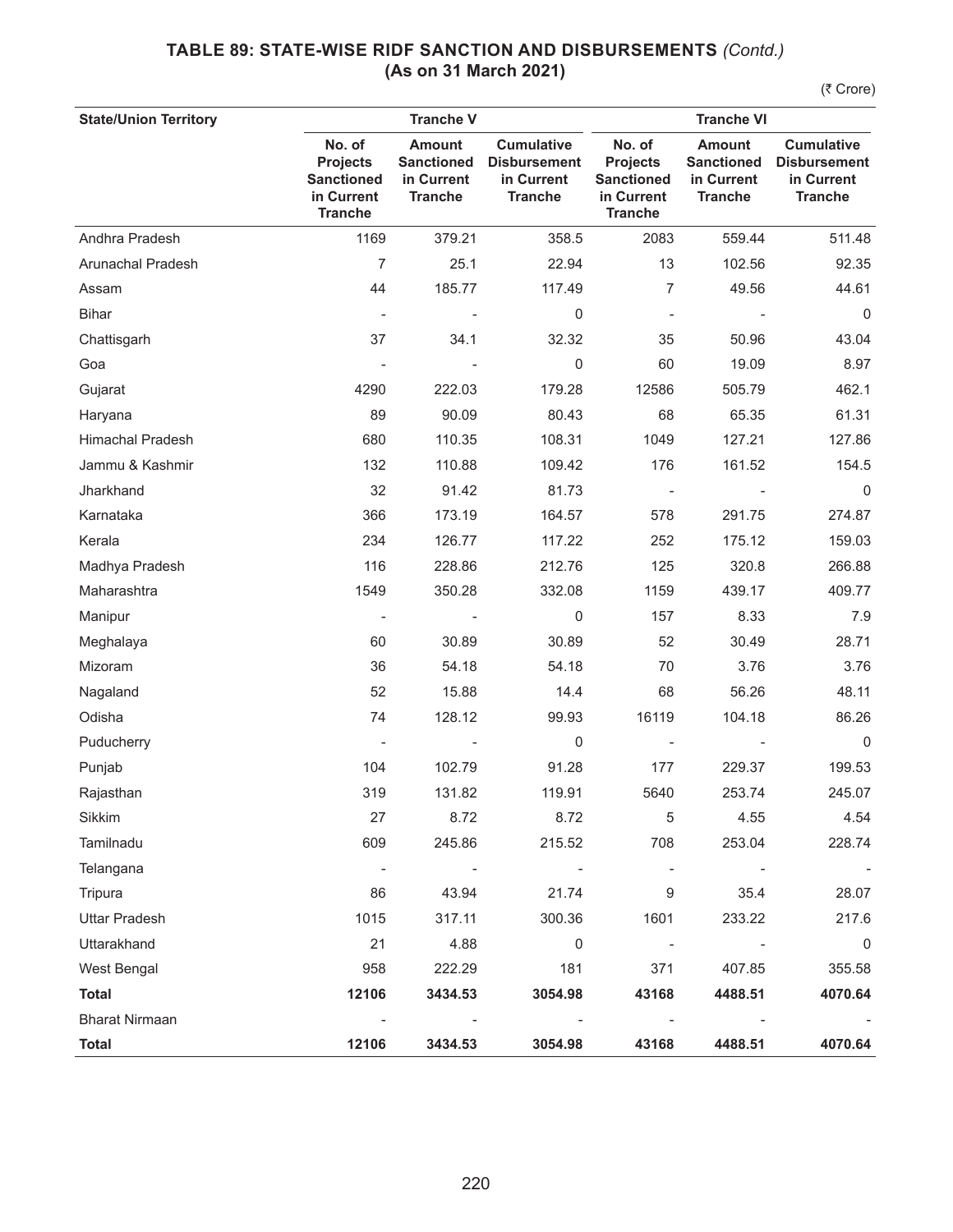| <b>State/Union Territory</b> |                                                                                | <b>Tranche VII</b>                                                 |                                                                          | <b>Tranche VIII</b>                                                            |                                                                    |                                                                          |
|------------------------------|--------------------------------------------------------------------------------|--------------------------------------------------------------------|--------------------------------------------------------------------------|--------------------------------------------------------------------------------|--------------------------------------------------------------------|--------------------------------------------------------------------------|
|                              | No. of<br><b>Projects</b><br><b>Sanctioned</b><br>in Current<br><b>Tranche</b> | <b>Amount</b><br><b>Sanctioned</b><br>in Current<br><b>Tranche</b> | <b>Cumulative</b><br><b>Disbursement</b><br>in Current<br><b>Tranche</b> | No. of<br><b>Projects</b><br><b>Sanctioned</b><br>in Current<br><b>Tranche</b> | <b>Amount</b><br><b>Sanctioned</b><br>in Current<br><b>Tranche</b> | <b>Cumulative</b><br><b>Disbursement</b><br>in Current<br><b>Tranche</b> |
| Andhra Pradesh               | 2666                                                                           | 609.04                                                             | 558.11                                                                   | 2178                                                                           | 903.74                                                             | 752.13                                                                   |
| Arunachal Pradesh            | 5                                                                              | 69.41                                                              | 68.79                                                                    |                                                                                |                                                                    | 0                                                                        |
| Assam                        |                                                                                |                                                                    | $\mathbf 0$                                                              | 36                                                                             | 76.23                                                              | 61.55                                                                    |
| <b>Bihar</b>                 | 143                                                                            | 58.19                                                              | 37.69                                                                    | 3662                                                                           | 198.69                                                             | 160.81                                                                   |
| Chattisgarh                  | 87                                                                             | 84.59                                                              | 69.65                                                                    | 218                                                                            | 282.38                                                             | 242.2                                                                    |
| Goa                          | 69                                                                             | 15.8                                                               | 9.91                                                                     | 2                                                                              | 16.1                                                               | 10.29                                                                    |
| Gujarat                      | 2793                                                                           | 40.9                                                               | 22.24                                                                    | 8                                                                              | 283.82                                                             | 283.82                                                                   |
| Haryana                      | 222                                                                            | 149.93                                                             | 139.85                                                                   | 185                                                                            | 267.18                                                             | 239.1                                                                    |
| Himachal Pradesh             | 327                                                                            | 168.25                                                             | 174.61                                                                   | 237                                                                            | 169.28                                                             | 154.2                                                                    |
| Jammu & Kashmir              | 2039                                                                           | 216.8                                                              | 207.01                                                                   | 131                                                                            | 175.63                                                             | 157.74                                                                   |
| Jharkhand                    |                                                                                |                                                                    | 0                                                                        | $\qquad \qquad \blacksquare$                                                   |                                                                    | 0                                                                        |
| Karnataka                    | 5839                                                                           | 234.55                                                             | 211.97                                                                   | 676                                                                            | 220.2                                                              | 202.23                                                                   |
| Kerala                       | 296                                                                            | 191.75                                                             | 158.6                                                                    | 230                                                                            | 193.63                                                             | 167.63                                                                   |
| Madhya Pradesh               | 101                                                                            | 311.05                                                             | 252.51                                                                   | 131                                                                            | 540.14                                                             | 493.97                                                                   |
| Maharashtra                  | 1272                                                                           | 529.73                                                             | 439.29                                                                   | 963                                                                            | 443.09                                                             | 396.1                                                                    |
| Manipur                      |                                                                                |                                                                    | 0                                                                        |                                                                                |                                                                    | 0                                                                        |
| Meghalaya                    | 28                                                                             | 18.31                                                              | 16.89                                                                    | 20                                                                             | 16.49                                                              | 15.03                                                                    |
| Mizoram                      | 9                                                                              | 7.33                                                               | 7.33                                                                     | $\overline{7}$                                                                 | 2                                                                  | $\overline{2}$                                                           |
| Nagaland                     | 1                                                                              | 0.95                                                               | 0.95                                                                     | 15                                                                             | 6.68                                                               | 6.68                                                                     |
| Odisha                       | 141                                                                            | 148.87                                                             | 137.19                                                                   | 395                                                                            | 246.83                                                             | 210.74                                                                   |
| Puducherry                   |                                                                                |                                                                    | 0                                                                        | $\qquad \qquad \blacksquare$                                                   |                                                                    | $\mathbf 0$                                                              |
| Punjab                       | 577                                                                            | 231.53                                                             | 206.07                                                                   | 521                                                                            | 206.33                                                             | 197.87                                                                   |
| Rajasthan                    | 1618                                                                           | 374.67                                                             | 347.47                                                                   | 2230                                                                           | 346.75                                                             | 281.4                                                                    |
| Sikkim                       | 45                                                                             | 5.48                                                               | 5.16                                                                     | 171                                                                            | 4.89                                                               | 4.89                                                                     |
| Tamilnadu                    | 767                                                                            | 353.11                                                             | 327.46                                                                   | 975                                                                            | 387.96                                                             | 358.27                                                                   |
| Telangana                    |                                                                                |                                                                    |                                                                          | $\overline{\phantom{a}}$                                                       |                                                                    |                                                                          |
| Tripura                      |                                                                                |                                                                    | 0                                                                        | 53                                                                             | 50.14                                                              | 41.08                                                                    |
| <b>Uttar Pradesh</b>         | 1623                                                                           | 297.61                                                             | 269.05                                                                   | 607                                                                            | 322.71                                                             | 311.23                                                                   |
| Uttarakhand                  | $\overline{\phantom{a}}$                                                       | $\overline{\phantom{a}}$                                           | 16.19                                                                    | 161                                                                            | 70.43                                                              | 65.35                                                                    |
| West Bengal                  | 3930                                                                           | 464.47                                                             | 368.82                                                                   | 7075                                                                           | 518.88                                                             | 332.17                                                                   |
| <b>Total</b>                 | 24598                                                                          | 4582.32                                                            | 4052.81                                                                  | 20887                                                                          | 5950.20                                                            | 5148.48                                                                  |
| <b>Bharat Nirmaan</b>        |                                                                                |                                                                    |                                                                          |                                                                                |                                                                    |                                                                          |
| <b>Total</b>                 | 24598                                                                          | 4582.32                                                            | 4052.81                                                                  | 20887                                                                          | 5950.20                                                            | 5148.48                                                                  |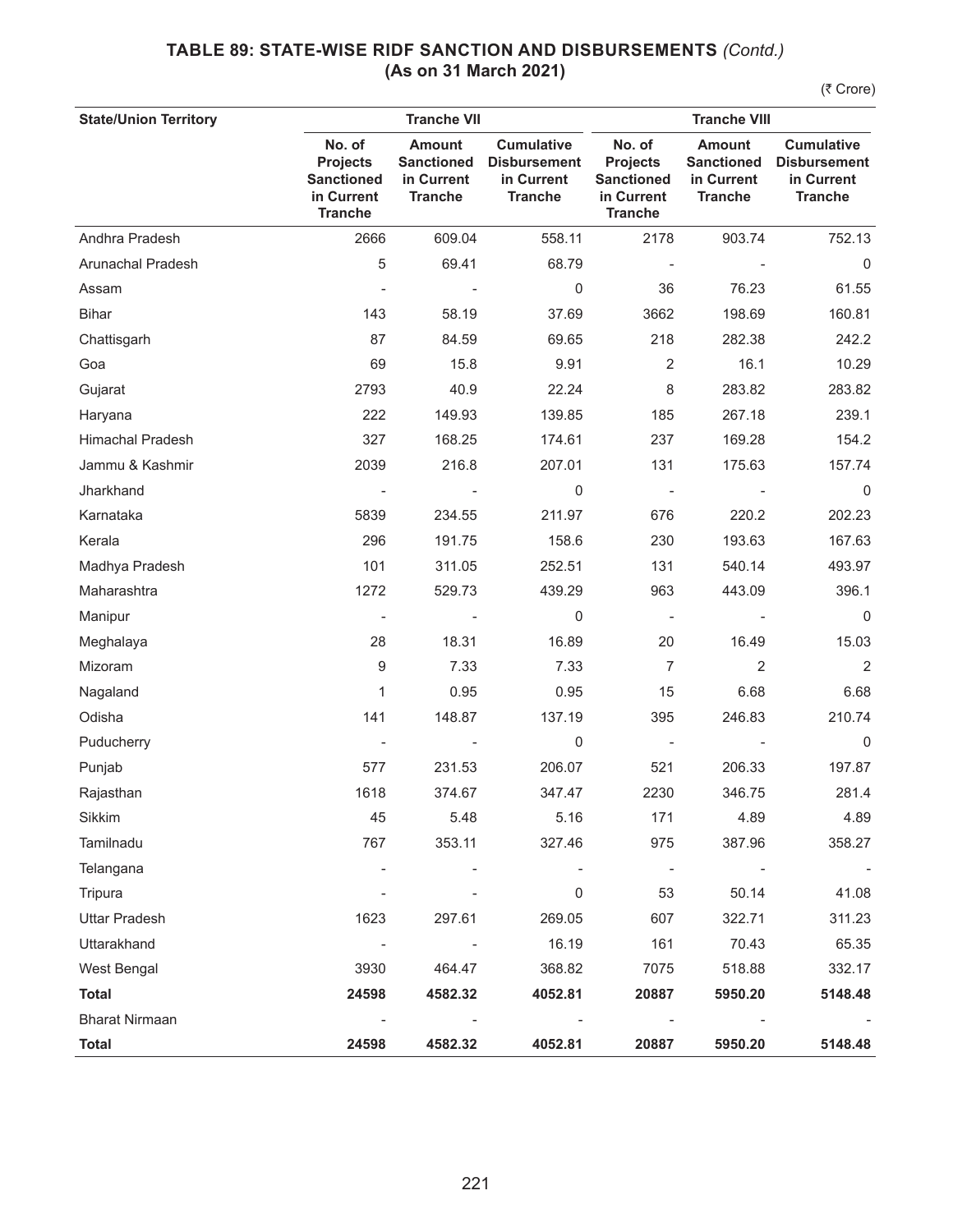| <b>State/Union Territory</b> |                                                                                | <b>Tranche IX</b>                                                  | <b>Tranche X</b>                                                         |                                                                                |                                                                    |                                                                          |
|------------------------------|--------------------------------------------------------------------------------|--------------------------------------------------------------------|--------------------------------------------------------------------------|--------------------------------------------------------------------------------|--------------------------------------------------------------------|--------------------------------------------------------------------------|
|                              | No. of<br><b>Projects</b><br><b>Sanctioned</b><br>in Current<br><b>Tranche</b> | <b>Amount</b><br><b>Sanctioned</b><br>in Current<br><b>Tranche</b> | <b>Cumulative</b><br><b>Disbursement</b><br>in Current<br><b>Tranche</b> | No. of<br><b>Projects</b><br><b>Sanctioned</b><br>in Current<br><b>Tranche</b> | <b>Amount</b><br><b>Sanctioned</b><br>in Current<br><b>Tranche</b> | <b>Cumulative</b><br><b>Disbursement</b><br>in Current<br><b>Tranche</b> |
| Andhra Pradesh               | 1254                                                                           | 855.77                                                             | 650.92                                                                   | 1614                                                                           | 1533.24                                                            | 1229.49                                                                  |
| Arunachal Pradesh            | 3                                                                              | 15.11                                                              | 11.83                                                                    | 10                                                                             | 26.01                                                              | 23.53                                                                    |
| Assam                        | 118                                                                            | 189.74                                                             | 140.59                                                                   | 23                                                                             | 13.77                                                              | 13.43                                                                    |
| <b>Bihar</b>                 | 31                                                                             | 97.25                                                              | 61.65                                                                    | 23                                                                             | 74.5                                                               | 51.78                                                                    |
| Chattisgarh                  | 1555                                                                           | 432.88                                                             | 351.38                                                                   | 35                                                                             | 52.69                                                              | 38.56                                                                    |
| Goa                          |                                                                                |                                                                    | $\mathbf 0$                                                              | $\overline{\phantom{a}}$                                                       |                                                                    | $\mathbf 0$                                                              |
| Gujarat                      | 11904                                                                          | 899.2                                                              | 899.15                                                                   | 25                                                                             | 1311.68                                                            | 1275.39                                                                  |
| Haryana                      | 121                                                                            | 152.77                                                             | 124.95                                                                   | 435                                                                            | 165.51                                                             | 153.14                                                                   |
| <b>Himachal Pradesh</b>      | 182                                                                            | 141.71                                                             | 111.59                                                                   | 146                                                                            | 91.64                                                              | 78.82                                                                    |
| Jammu & Kashmir              | 155                                                                            | 153.81                                                             | 147.11                                                                   | 12                                                                             | 49.36                                                              | 47.07                                                                    |
| Jharkhand                    | 1                                                                              | 49.13                                                              | 39                                                                       | 139                                                                            | 174.19                                                             | 113.35                                                                   |
| Karnataka                    | 901                                                                            | 289.72                                                             | 260.85                                                                   | 2221                                                                           | 406.73                                                             | 372.19                                                                   |
| Kerala                       | 114                                                                            | 89.95                                                              | 74.37                                                                    | 171                                                                            | 219.46                                                             | 178.19                                                                   |
| Madhya Pradesh               | 130                                                                            | 274.66                                                             | 218.5                                                                    | 333                                                                            | 530.77                                                             | 461.11                                                                   |
| Maharashtra                  | 269                                                                            | 67.02                                                              | 54.91                                                                    | 339                                                                            | 84.04                                                              | 75.1                                                                     |
| Manipur                      | $\overline{\phantom{a}}$                                                       |                                                                    | $\mathbf 0$                                                              | 1                                                                              | 0.53                                                               | 0.28                                                                     |
| Meghalaya                    | 17                                                                             | 15.52                                                              | 13.71                                                                    |                                                                                |                                                                    | $\mathbf 0$                                                              |
| Mizoram                      | $\overline{2}$                                                                 | 13.5                                                               | 13.51                                                                    | 16                                                                             | 6.9                                                                | 6.9                                                                      |
| Nagaland                     | 121                                                                            | 16.94                                                              | 16.93                                                                    | 62                                                                             | 28.65                                                              | 28.41                                                                    |
| Odisha                       | 364                                                                            | 185.12                                                             | 155.88                                                                   | 440                                                                            | 376.33                                                             | 284.98                                                                   |
| Puducherry                   |                                                                                |                                                                    | 0                                                                        | $\overline{\phantom{m}}$                                                       |                                                                    | $\mathbf 0$                                                              |
| Punjab                       | 716                                                                            | 287.2                                                              | 254.17                                                                   | 287                                                                            | 310.64                                                             | 286.19                                                                   |
| Rajasthan                    | 3                                                                              | 140.27                                                             | 124.88                                                                   | 2298                                                                           | 312.89                                                             | 240.82                                                                   |
| Sikkim                       | 18                                                                             | 3.3                                                                | 3.3                                                                      | 133                                                                            | 7.98                                                               | 7.97                                                                     |
| Tamilnadu                    | 1279                                                                           | 547.72                                                             | 494.4                                                                    | 4437                                                                           | 657.72                                                             | 563.21                                                                   |
| Telangana                    | $\overline{\phantom{a}}$                                                       | $\overline{\phantom{a}}$                                           | $\qquad \qquad \blacksquare$                                             |                                                                                |                                                                    |                                                                          |
| Tripura                      | 1                                                                              | 3.17                                                               | 3.17                                                                     |                                                                                |                                                                    | 0                                                                        |
| <b>Uttar Pradesh</b>         | 45                                                                             | 217.85                                                             | 212.06                                                                   | 2600                                                                           | 481.3                                                              | 444.39                                                                   |
| Uttarakhand                  | 126                                                                            | 292.41                                                             | 289.1                                                                    | 257                                                                            | 308.45                                                             | 291.48                                                                   |
| West Bengal                  | 114                                                                            | 206.54                                                             | 188.59                                                                   | 425                                                                            | 425.53                                                             | 302.92                                                                   |
| <b>Total</b>                 | 19544                                                                          | 5638.26                                                            | 4916.5                                                                   | 16482                                                                          | 7650.51                                                            | 6568.7                                                                   |
| <b>Bharat Nirmaan</b>        |                                                                                |                                                                    |                                                                          |                                                                                |                                                                    |                                                                          |
| <b>Total</b>                 | 19544                                                                          | 5638.26                                                            | 4916.5                                                                   | 16482                                                                          | 7650.51                                                            | 6568.7                                                                   |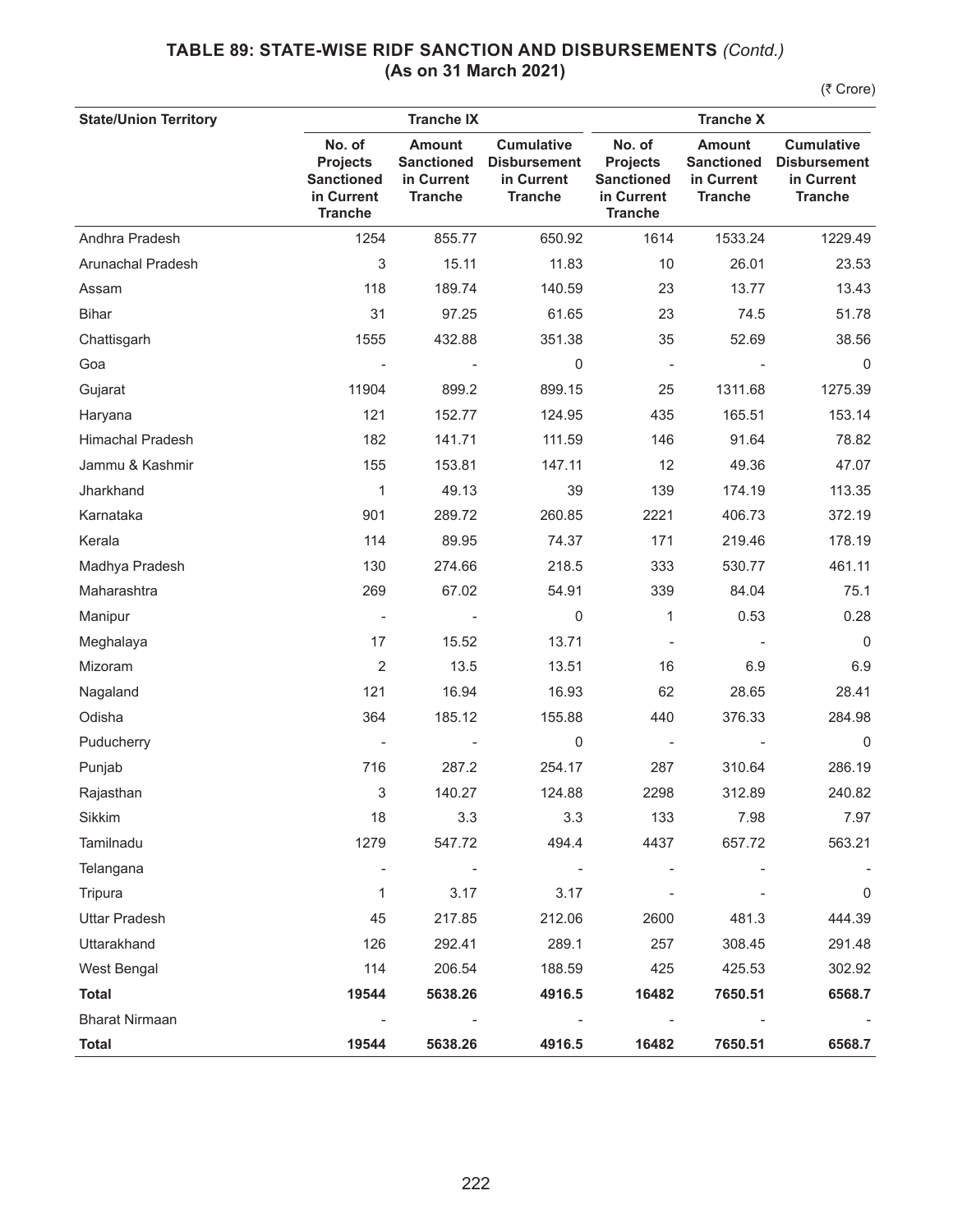| <b>State/Union Territory</b> |                                                                                |                                                                    | <b>Tranche XII</b>                                                       |                                                                                |                                                                    |                                                                          |
|------------------------------|--------------------------------------------------------------------------------|--------------------------------------------------------------------|--------------------------------------------------------------------------|--------------------------------------------------------------------------------|--------------------------------------------------------------------|--------------------------------------------------------------------------|
|                              | No. of<br><b>Projects</b><br><b>Sanctioned</b><br>in Current<br><b>Tranche</b> | <b>Amount</b><br><b>Sanctioned</b><br>in Current<br><b>Tranche</b> | <b>Cumulative</b><br><b>Disbursement</b><br>in Current<br><b>Tranche</b> | No. of<br><b>Projects</b><br><b>Sanctioned</b><br>in Current<br><b>Tranche</b> | <b>Amount</b><br><b>Sanctioned</b><br>in Current<br><b>Tranche</b> | <b>Cumulative</b><br><b>Disbursement</b><br>in Current<br><b>Tranche</b> |
| Andhra Pradesh               | 2531                                                                           | 1267.12                                                            | 1136.99                                                                  | 2081                                                                           | 743.52                                                             | 643.65                                                                   |
| Arunachal Pradesh            | $\overline{7}$                                                                 | 148.77                                                             | 138.71                                                                   | 15                                                                             | 141.77                                                             | 132.38                                                                   |
| Assam                        | 256                                                                            | 402.42                                                             | 378.93                                                                   | 150                                                                            | 282.73                                                             | 222.99                                                                   |
| <b>Bihar</b>                 | 4145                                                                           | 459.41                                                             | 418.26                                                                   | 166                                                                            | 308.45                                                             | 231.01                                                                   |
| Chattisgarh                  | 28                                                                             | 108.14                                                             | 98.13                                                                    | 19                                                                             | 48.22                                                              | 46.36                                                                    |
| Goa                          |                                                                                |                                                                    | $\mathbf 0$                                                              | $\overline{\phantom{a}}$                                                       |                                                                    | $\mathbf 0$                                                              |
| Gujarat                      | 423                                                                            | 891.23                                                             | 876.1                                                                    | 243                                                                            | 815.93                                                             | 783.13                                                                   |
| Haryana                      | 53                                                                             | 177.53                                                             | 163.53                                                                   | 222                                                                            | 249.2                                                              | 246.19                                                                   |
| <b>Himachal Pradesh</b>      | 266                                                                            | 224.67                                                             | 210.46                                                                   | 646                                                                            | 272.45                                                             | 259.05                                                                   |
| Jammu & Kashmir              | 91                                                                             | 79.56                                                              | 79.56                                                                    | 253                                                                            | 452.88                                                             | 439.05                                                                   |
| Jharkhand                    | 1253                                                                           | 107.44                                                             | 88.93                                                                    | 398                                                                            | 331.02                                                             | 240.88                                                                   |
| Karnataka                    | 1750                                                                           | 449.45                                                             | 413.5                                                                    | 3069                                                                           | 483.11                                                             | 450.68                                                                   |
| Kerala                       | 342                                                                            | 205.09                                                             | 151.11                                                                   | 163                                                                            | 260.51                                                             | 217.93                                                                   |
| Madhya Pradesh               | 655                                                                            | 388.7                                                              | 373.47                                                                   | 83                                                                             | 728.73                                                             | 701.54                                                                   |
| Maharashtra                  | 1                                                                              | 100.81                                                             | 33.94                                                                    | 1180                                                                           | 501.71                                                             | 464.07                                                                   |
| Manipur                      | 2452                                                                           | 27.58                                                              | $\mathbf 0$                                                              | 1                                                                              | 15.74                                                              | 15.74                                                                    |
| Meghalaya                    | 35                                                                             | 32.03                                                              | 29.62                                                                    | 25                                                                             | 23.7                                                               | 25.2                                                                     |
| Mizoram                      | 12                                                                             | 19.41                                                              | 19.33                                                                    | 9                                                                              | 8.19                                                               | 8.19                                                                     |
| Nagaland                     | 10                                                                             | 34.47                                                              | 34.28                                                                    | 102                                                                            | 24.6                                                               | 21.05                                                                    |
| Odisha                       | 7059                                                                           | 396.97                                                             | 320.92                                                                   | 16635                                                                          | 499.81                                                             | 465.24                                                                   |
| Puducherry                   |                                                                                |                                                                    | 0                                                                        |                                                                                |                                                                    | 0                                                                        |
| Punjab                       | 645                                                                            | 280.32                                                             | 269.46                                                                   | 388                                                                            | 551.83                                                             | 494.4                                                                    |
| Rajasthan                    | 3222                                                                           | 592.33                                                             | 488.66                                                                   | 2583                                                                           | 741.9                                                              | 646.1                                                                    |
| Sikkim                       | 70                                                                             | 6.34                                                               | 6.32                                                                     | 62                                                                             | 16.21                                                              | 16.21                                                                    |
| Tamilnadu                    | 1840                                                                           | 558.53                                                             | 509.53                                                                   | 2664                                                                           | 778.57                                                             | 739.43                                                                   |
| Telangana                    |                                                                                |                                                                    | $\overline{a}$                                                           | $\overline{\phantom{a}}$                                                       |                                                                    |                                                                          |
| Tripura                      |                                                                                |                                                                    | 0                                                                        | 304                                                                            | 161.3                                                              | 141.11                                                                   |
| <b>Uttar Pradesh</b>         | 953                                                                            | 788.09                                                             | 714.33                                                                   | 6710                                                                           | 1031.85                                                            | 954.94                                                                   |
| Uttarakhand                  | 128                                                                            | 56.86                                                              | 56.52                                                                    | 50                                                                             | 32.48                                                              | 31.76                                                                    |
| West Bengal                  | 1443                                                                           | 459.21                                                             | 363.82                                                                   | 3315                                                                           | 513.35                                                             | 383.37                                                                   |
| <b>Total</b>                 | 29670                                                                          | 8262.48                                                            | 7374.41                                                                  | 41536                                                                          | 10019.76                                                           | 9021.65                                                                  |
| <b>Bharat Nirmaan</b>        |                                                                                |                                                                    |                                                                          |                                                                                | 4000                                                               | 4000                                                                     |
| <b>Total</b>                 | 29670                                                                          | 8262.48                                                            | 7374.41                                                                  | 41536                                                                          | 14019.76                                                           | 13021.65                                                                 |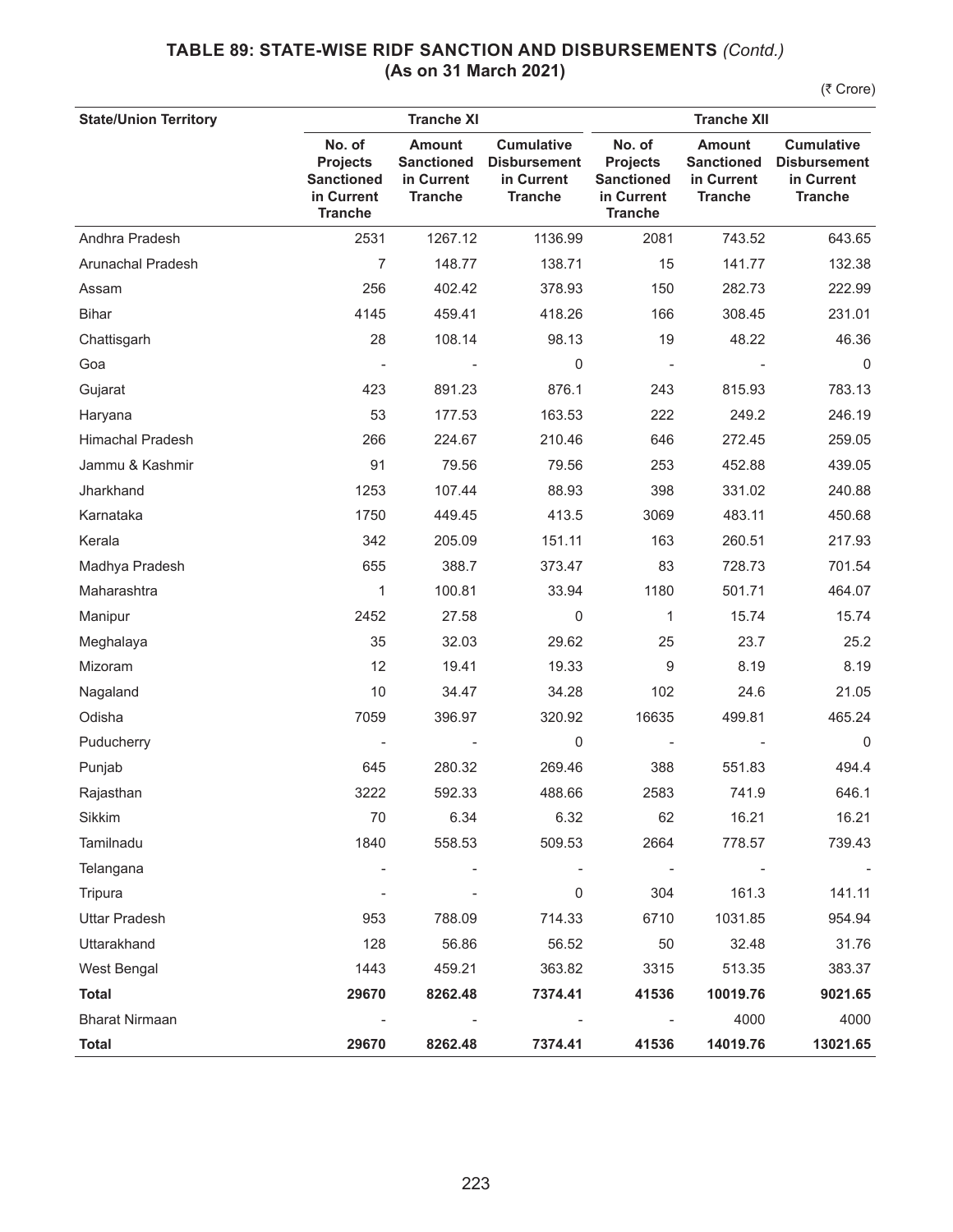| <b>State/Union Territory</b> | <b>Tranche XIII</b>                                                            |                                                                    |                                                                          | <b>Tranche XIV</b>                                                             |                                                                    |                                                                          |  |
|------------------------------|--------------------------------------------------------------------------------|--------------------------------------------------------------------|--------------------------------------------------------------------------|--------------------------------------------------------------------------------|--------------------------------------------------------------------|--------------------------------------------------------------------------|--|
|                              | No. of<br><b>Projects</b><br><b>Sanctioned</b><br>in Current<br><b>Tranche</b> | <b>Amount</b><br><b>Sanctioned</b><br>in Current<br><b>Tranche</b> | <b>Cumulative</b><br><b>Disbursement</b><br>in Current<br><b>Tranche</b> | No. of<br><b>Projects</b><br><b>Sanctioned</b><br>in Current<br><b>Tranche</b> | <b>Amount</b><br><b>Sanctioned</b><br>in Current<br><b>Tranche</b> | <b>Cumulative</b><br><b>Disbursement</b><br>in Current<br><b>Tranche</b> |  |
| Andhra Pradesh               | 3461                                                                           | 1265.86                                                            | 1046.42                                                                  | 3355                                                                           | 1333.42                                                            | 1074.57                                                                  |  |
| Arunachal Pradesh            | $\overline{2}$                                                                 | 29.21                                                              | 24.85                                                                    | 15                                                                             | 123.69                                                             | 100.25                                                                   |  |
| Assam                        | 84                                                                             | 88.49                                                              | 69.71                                                                    | 112                                                                            | 113.23                                                             | 97.63                                                                    |  |
| <b>Bihar</b>                 | 1677                                                                           | 569.07                                                             | 512.45                                                                   | 76                                                                             | 752.24                                                             | 732.63                                                                   |  |
| Chattisgarh                  | 6                                                                              | 68.99                                                              | 67.58                                                                    | 13                                                                             | 71.88                                                              | 67.56                                                                    |  |
| Goa                          | 3                                                                              | 27.27                                                              | 21.04                                                                    | 1                                                                              | 85.5                                                               | 85.5                                                                     |  |
| Gujarat                      | 789                                                                            | 649.02                                                             | 625.45                                                                   | 4027                                                                           | 1084.92                                                            | 962.28                                                                   |  |
| Haryana                      | 56                                                                             | 220.2                                                              | 193.41                                                                   | 63                                                                             | 249.66                                                             | 204.08                                                                   |  |
| <b>Himachal Pradesh</b>      | 365                                                                            | 298.21                                                             | 234.32                                                                   | 1781                                                                           | 405.85                                                             | 364.55                                                                   |  |
| Jammu & Kashmir              | 362                                                                            | 554.76                                                             | 538.83                                                                   | 192                                                                            | 325.81                                                             | 317.41                                                                   |  |
| Jharkhand                    | 2885                                                                           | 406.86                                                             | 336.92                                                                   | 348                                                                            | 630.76                                                             | 565.34                                                                   |  |
| Karnataka                    | 5273                                                                           | 957.78                                                             | 858.94                                                                   | 2580                                                                           | 674.02                                                             | 591.54                                                                   |  |
| Kerala                       | 398                                                                            | 298.02                                                             | 276.41                                                                   | 95                                                                             | 500.71                                                             | 481.21                                                                   |  |
| Madhya Pradesh               | 163                                                                            | 1261.22                                                            | 1243.39                                                                  | 2                                                                              | 974.92                                                             | 665.71                                                                   |  |
| Maharashtra                  | 8669                                                                           | 1043.15                                                            | 973.99                                                                   | 824                                                                            | 1110.4                                                             | 1012.8                                                                   |  |
| Manipur                      |                                                                                |                                                                    | 0                                                                        |                                                                                |                                                                    | $\mathbf 0$                                                              |  |
| Meghalaya                    | 116                                                                            | 56.85                                                              | 53.66                                                                    | 79                                                                             | 66.15                                                              | 64.01                                                                    |  |
| Mizoram                      | 23                                                                             | 22.33                                                              | 22.33                                                                    | 3                                                                              | 1.07                                                               | 1.06                                                                     |  |
| Nagaland                     | 11                                                                             | 14.57                                                              | 14.57                                                                    | 16                                                                             | 126.75                                                             | 53.01                                                                    |  |
| Odisha                       | 2037                                                                           | 508.97                                                             | 453.6                                                                    | 29271                                                                          | 849.26                                                             | 753.65                                                                   |  |
| Puducherry                   |                                                                                |                                                                    | 0                                                                        | 25                                                                             | 54.58                                                              | 51.94                                                                    |  |
| Punjab                       | 455                                                                            | 366.43                                                             | 304.83                                                                   | 978                                                                            | 582.55                                                             | 454.47                                                                   |  |
| Rajasthan                    | 2404                                                                           | 777.94                                                             | 644.58                                                                   | 957                                                                            | 1099.71                                                            | 992.5                                                                    |  |
| Sikkim                       | 117                                                                            | 42.16                                                              | 41.69                                                                    | 293                                                                            | 98.99                                                              | 94.99                                                                    |  |
| Tamilnadu                    | 2906                                                                           | 956.82                                                             | 887.82                                                                   | 2972                                                                           | 905.43                                                             | 808.42                                                                   |  |
| Telangana                    | $\overline{\phantom{a}}$                                                       | $\overline{\phantom{a}}$                                           | $\mathbf 0$                                                              | $\overline{a}$                                                                 |                                                                    | $\mathsf 0$                                                              |  |
| Tripura                      | 84                                                                             | 153.69                                                             | 136.24                                                                   | 176                                                                            | 305.03                                                             | 285.77                                                                   |  |
| <b>Uttar Pradesh</b>         | 775                                                                            | 1090.74                                                            | 1040.32                                                                  | 12467                                                                          | 921.71                                                             | 870.53                                                                   |  |
| Uttarakhand                  | 136                                                                            | 144.62                                                             | 142.08                                                                   | 670                                                                            | 299.86                                                             | 278.05                                                                   |  |
| West Bengal                  | 3437                                                                           | 664.56                                                             | 488.24                                                                   | 23896                                                                          | 820.11                                                             | 691.18                                                                   |  |
| <b>Total</b>                 | 36694                                                                          | 12537.79                                                           | 11253.67                                                                 | 85287                                                                          | 14568.21                                                           | 12722.64                                                                 |  |
| <b>Bharat Nirmaan</b>        |                                                                                | 4000                                                               | 4000                                                                     |                                                                                | 4000                                                               | 4000                                                                     |  |
| <b>Total</b>                 | 36694                                                                          | 16537.79                                                           | 15253.67                                                                 | 85287                                                                          | 18568.21                                                           | 16722.64                                                                 |  |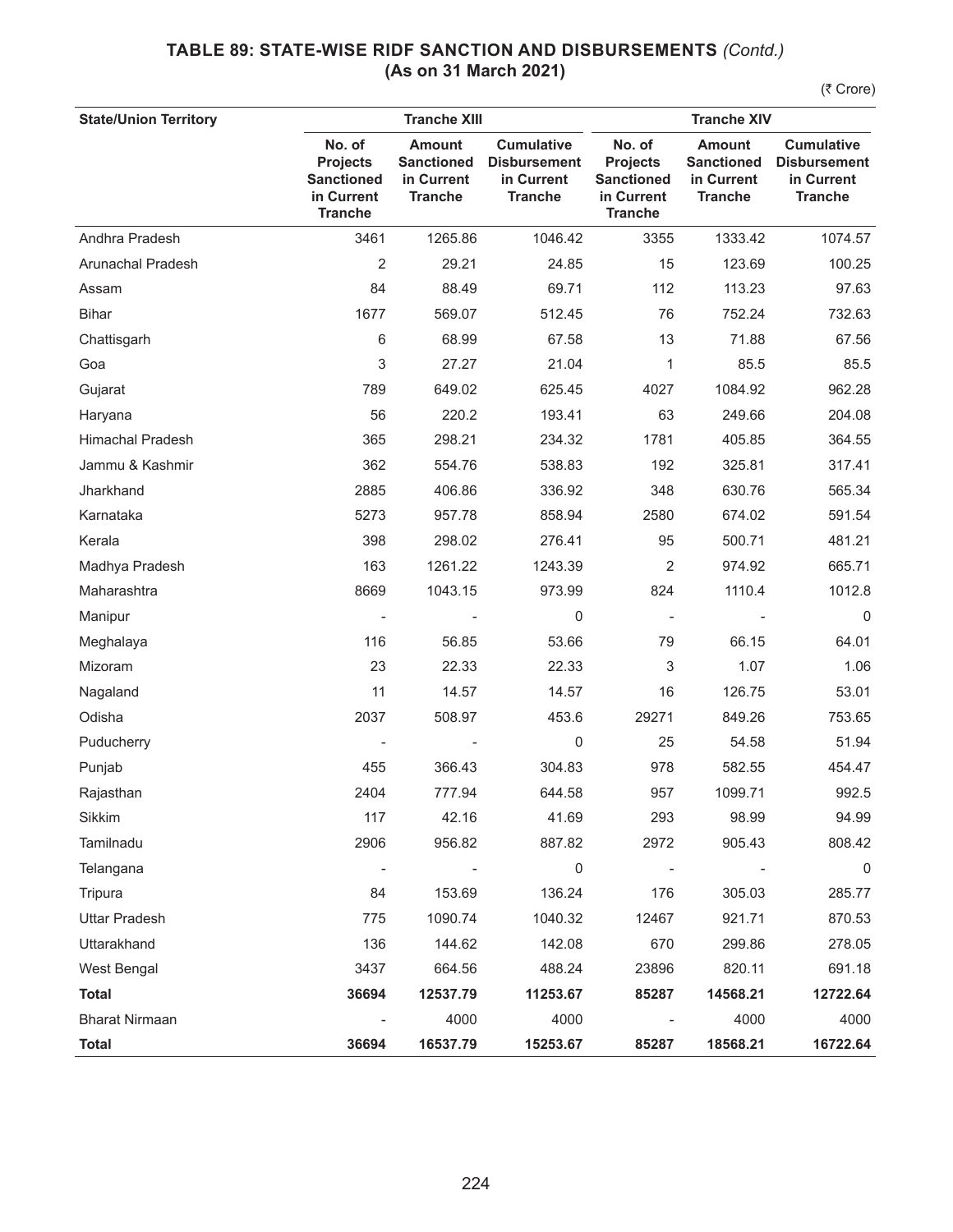| <b>State/Union Territory</b> |                                                                                | <b>Tranche XV</b>                                                  |                                                                          | <b>Tranche XVI</b>                                                             |                                                                    |                                                                          |  |
|------------------------------|--------------------------------------------------------------------------------|--------------------------------------------------------------------|--------------------------------------------------------------------------|--------------------------------------------------------------------------------|--------------------------------------------------------------------|--------------------------------------------------------------------------|--|
|                              | No. of<br><b>Projects</b><br><b>Sanctioned</b><br>in Current<br><b>Tranche</b> | <b>Amount</b><br><b>Sanctioned</b><br>in Current<br><b>Tranche</b> | <b>Cumulative</b><br><b>Disbursement</b><br>in Current<br><b>Tranche</b> | No. of<br><b>Projects</b><br><b>Sanctioned</b><br>in Current<br><b>Tranche</b> | <b>Amount</b><br><b>Sanctioned</b><br>in Current<br><b>Tranche</b> | <b>Cumulative</b><br><b>Disbursement</b><br>in Current<br><b>Tranche</b> |  |
| Andhra Pradesh               | 394                                                                            | 1184.95                                                            | 901.69                                                                   | 2100                                                                           | 1236.90                                                            | 1055.87                                                                  |  |
| Arunachal Pradesh            | 10                                                                             | 56.21                                                              | 55.04                                                                    |                                                                                |                                                                    | 0                                                                        |  |
| Assam                        | 178                                                                            | 300.18                                                             | 281.91                                                                   | 257                                                                            | 283.73                                                             | 273.65                                                                   |  |
| <b>Bihar</b>                 | 78                                                                             | 673.93                                                             | 637.48                                                                   | 64                                                                             | 1089.87                                                            | 875.29                                                                   |  |
| Chattisgarh                  | 11                                                                             | 102.26                                                             | 89.39                                                                    | 12                                                                             | 128.84                                                             | 90.25                                                                    |  |
| Goa                          | 40                                                                             | 148.59                                                             | 144.8                                                                    | 1                                                                              | 57                                                                 | 57                                                                       |  |
| Gujarat                      | 4362                                                                           | 971.53                                                             | 789.04                                                                   | 9837                                                                           | 1163.2                                                             | 983.52                                                                   |  |
| Haryana                      | 479                                                                            | 481.69                                                             | 392.24                                                                   | 1487                                                                           | 472.33                                                             | 409.96                                                                   |  |
| <b>Himachal Pradesh</b>      | 216                                                                            | 382.71                                                             | 394.77                                                                   | 392                                                                            | 398.01                                                             | 349.83                                                                   |  |
| Jammu & Kashmir              | 328                                                                            | 627.68                                                             | 608.88                                                                   | 357                                                                            | 898.02                                                             | 875.88                                                                   |  |
| Jharkhand                    | 286                                                                            | 566.75                                                             | 536.99                                                                   | 331                                                                            | 623.09                                                             | 538.52                                                                   |  |
| Karnataka                    | 1990                                                                           | 653.61                                                             | 572.58                                                                   | 2492                                                                           | 860.98                                                             | 721.08                                                                   |  |
| Kerala                       | 339                                                                            | 380.42                                                             | 319.14                                                                   | 407                                                                            | 552.02                                                             | 436.86                                                                   |  |
| Madhya Pradesh               | 198                                                                            | 1175.79                                                            | 677.87                                                                   | 485                                                                            | 1169.8                                                             | 1089.41                                                                  |  |
| Maharashtra                  | 5934                                                                           | 912.71                                                             | 797.72                                                                   | 660                                                                            | 1123.38                                                            | 869.14                                                                   |  |
| Manipur                      | 105                                                                            | 3.78                                                               | 3.78                                                                     | 153                                                                            | 271.65                                                             | 147.66                                                                   |  |
| Meghalaya                    | 80                                                                             | 135.11                                                             | 134.61                                                                   | 113                                                                            | 142.96                                                             | 141.05                                                                   |  |
| Mizoram                      | 21                                                                             | 74.73                                                              | 74.71                                                                    | 23                                                                             | 145.79                                                             | 112.36                                                                   |  |
| Nagaland                     | 308                                                                            | 187.09                                                             | 174.39                                                                   | 37                                                                             | 78.56                                                              | 61.04                                                                    |  |
| Odisha                       | 12698                                                                          | 759.58                                                             | 653.04                                                                   | 1284                                                                           | 898.26                                                             | 754.06                                                                   |  |
| Puducherry                   | 61                                                                             | 78.75                                                              | 63.91                                                                    | 86                                                                             | 105.74                                                             | 87.57                                                                    |  |
| Punjab                       | 1807                                                                           | 552.65                                                             | 500.9                                                                    | 3574                                                                           | 602.02                                                             | 476.54                                                                   |  |
| Rajasthan                    | 1618                                                                           | 981.36                                                             | 825.21                                                                   | 2670                                                                           | 1300.23                                                            | 1168.05                                                                  |  |
| Sikkim                       | 84                                                                             | 173.28                                                             | 166.5                                                                    | 75                                                                             | 71.95                                                              | 56.75                                                                    |  |
| Tamilnadu                    | 1757                                                                           | 850.08                                                             | 787.16                                                                   | 983                                                                            | 1033.1                                                             | 964.01                                                                   |  |
| Telangana                    |                                                                                |                                                                    | $\mathbf 0$                                                              | $\overline{\phantom{m}}$                                                       |                                                                    | 0                                                                        |  |
| Tripura                      | 32                                                                             | 142.48                                                             | 96.38                                                                    | 18                                                                             | 86.15                                                              | 71.05                                                                    |  |
| <b>Uttar Pradesh</b>         | 382                                                                            | 1340.03                                                            | 1229.58                                                                  | 9372                                                                           | 1557.25                                                            | 1452.21                                                                  |  |
| Uttarakhand                  | 432                                                                            | 446.17                                                             | 421.6                                                                    | 750                                                                            | 740.86                                                             | 611.91                                                                   |  |
| West Bengal                  | 3526                                                                           | 925.04                                                             | 687.4                                                                    | 3686                                                                           | 1164.1                                                             | 894.41                                                                   |  |
| <b>Total</b>                 | 37754                                                                          | 15269.14                                                           | 13018.71                                                                 | 41706                                                                          | 18255.79                                                           | 15624.93                                                                 |  |
| <b>Bharat Nirmaan</b>        |                                                                                | 6500                                                               | 6500                                                                     |                                                                                |                                                                    |                                                                          |  |
| <b>Total</b>                 | 37754                                                                          | 21769.14                                                           | 19518.71                                                                 | 41706                                                                          | 18255.79                                                           | 15624.93                                                                 |  |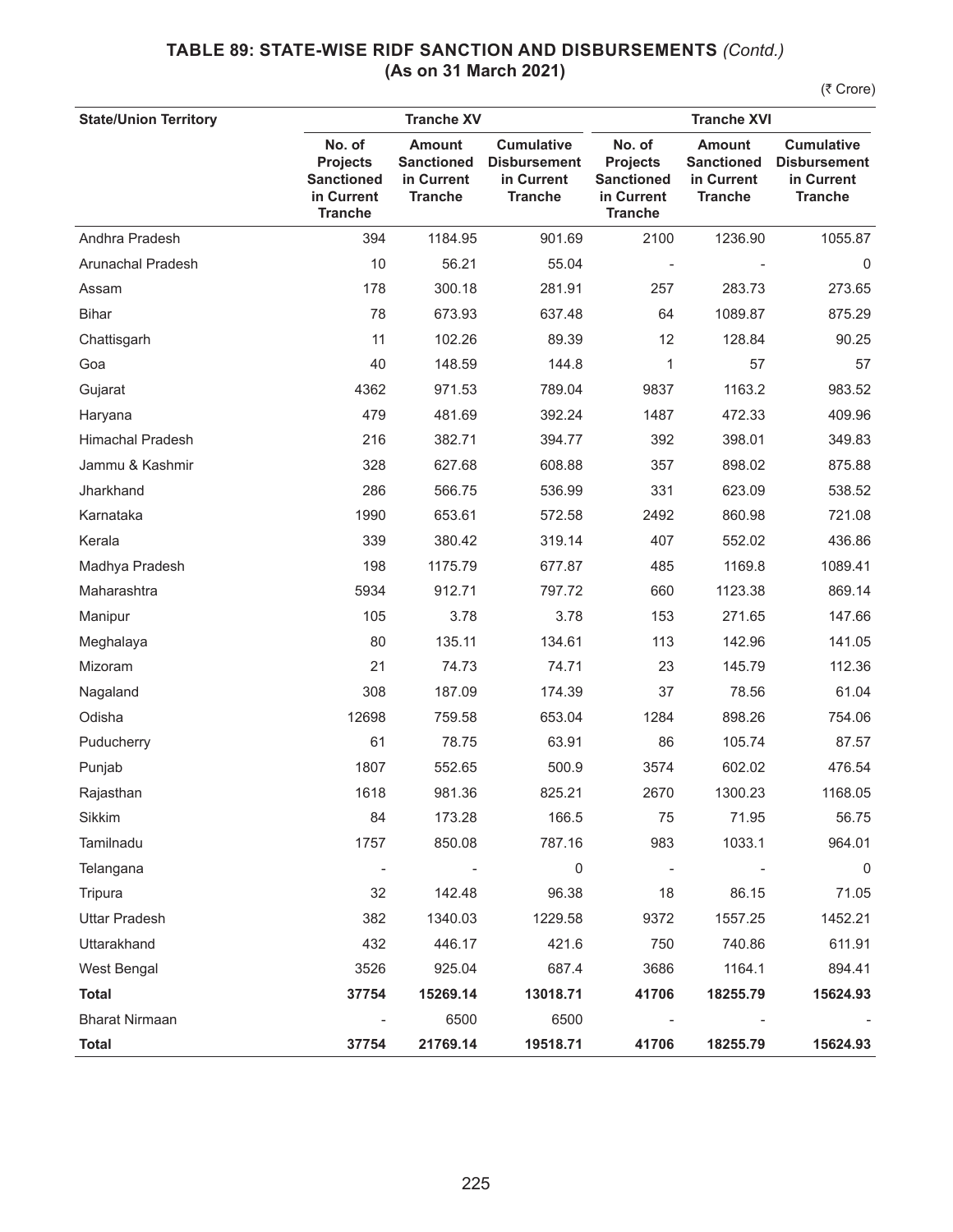| <b>State/Union Territory</b> |                                                                                | <b>Tranche XVII</b>                                                |                                                                          | <b>Tranche XVIII</b>                                                           |                                                                    |                                                                          |  |
|------------------------------|--------------------------------------------------------------------------------|--------------------------------------------------------------------|--------------------------------------------------------------------------|--------------------------------------------------------------------------------|--------------------------------------------------------------------|--------------------------------------------------------------------------|--|
|                              | No. of<br><b>Projects</b><br><b>Sanctioned</b><br>in Current<br><b>Tranche</b> | <b>Amount</b><br><b>Sanctioned</b><br>in Current<br><b>Tranche</b> | <b>Cumulative</b><br><b>Disbursement</b><br>in Current<br><b>Tranche</b> | No. of<br><b>Projects</b><br><b>Sanctioned</b><br>in Current<br><b>Tranche</b> | <b>Amount</b><br><b>Sanctioned</b><br>in Current<br><b>Tranche</b> | <b>Cumulative</b><br><b>Disbursement</b><br>in Current<br><b>Tranche</b> |  |
| Andhra Pradesh               | 351                                                                            | 1352.71                                                            | 1093.55                                                                  | 959                                                                            | 1054.96                                                            | 929.07                                                                   |  |
| Arunachal Pradesh            | 4                                                                              | 22.10                                                              | 21.10                                                                    | 0                                                                              | 0.00                                                               | 0.00                                                                     |  |
| Assam                        | 115                                                                            | 182.10                                                             | 162.96                                                                   | 1472                                                                           | 260.96                                                             | 242.70                                                                   |  |
| <b>Bihar</b>                 | 275                                                                            | 1034.09                                                            | 817.31                                                                   | 678                                                                            | 1490.16                                                            | 1349.72                                                                  |  |
| Chattisgarh                  | 87                                                                             | 291.03                                                             | 219.26                                                                   | 1970                                                                           | 982.79                                                             | 744.24                                                                   |  |
| Goa                          | 1                                                                              | 64.12                                                              | 64.12                                                                    | 7                                                                              | 195.00                                                             | 189.92                                                                   |  |
| Gujarat                      | 104                                                                            | 1639.66                                                            | 1590.26                                                                  | 3806                                                                           | 1464.20                                                            | 1409.47                                                                  |  |
| Haryana                      | 222                                                                            | 478.57                                                             | 390.95                                                                   | 38                                                                             | 353.98                                                             | 311.36                                                                   |  |
| <b>Himachal Pradesh</b>      | 223                                                                            | 422.17                                                             | 361.83                                                                   | 1159                                                                           | 421.87                                                             | 391.06                                                                   |  |
| Jammu & Kashmir              | 147                                                                            | 156.50                                                             | 138.74                                                                   | 95                                                                             | 275.96                                                             | 236.33                                                                   |  |
| Jharkhand                    | 426                                                                            | 801.22                                                             | 662.77                                                                   | 133                                                                            | 447.57                                                             | 415.07                                                                   |  |
| Karnataka                    | 1843                                                                           | 737.68                                                             | 689.66                                                                   | 1030                                                                           | 619.46                                                             | 548.09                                                                   |  |
| Kerala                       | 550                                                                            | 1063.18                                                            | 860.96                                                                   | 187                                                                            | 717.17                                                             | 654.21                                                                   |  |
| Madhya Pradesh               | 139                                                                            | 1509.11                                                            | 1323.60                                                                  | 565                                                                            | 1671.65                                                            | 1303.59                                                                  |  |
| Maharashtra                  | 3658                                                                           | 1679.43                                                            | 1076.65                                                                  | 827                                                                            | 559.70                                                             | 504.99                                                                   |  |
| Manipur                      | 0                                                                              | 0.00                                                               | 0.00                                                                     | 0                                                                              | 0.00                                                               | 0.00                                                                     |  |
| Meghalaya                    | 2                                                                              | 12.77                                                              | 3.83                                                                     | 8                                                                              | 6.82                                                               | 5.64                                                                     |  |
| Mizoram                      | 17                                                                             | 25.77                                                              | 25.43                                                                    | 0                                                                              | 0.00                                                               | 0.00                                                                     |  |
| Nagaland                     | 4                                                                              | 3.04                                                               | 3.04                                                                     | $\mathbf 0$                                                                    | 0.00                                                               | 0.00                                                                     |  |
| Odisha                       | 897                                                                            | 1287.89                                                            | 1132.36                                                                  | 25826                                                                          | 1416.66                                                            | 1364.15                                                                  |  |
| Puducherry                   | 78                                                                             | 141.41                                                             | 106.12                                                                   | 0                                                                              | 0.00                                                               | 0.00                                                                     |  |
| Punjab                       | 1125                                                                           | 642.09                                                             | 322.88                                                                   | 196                                                                            | 621.34                                                             | 391.34                                                                   |  |
| Rajasthan                    | 3629                                                                           | 1809.47                                                            | 1730.87                                                                  | 2382                                                                           | 2111.33                                                            | 1956.45                                                                  |  |
| Sikkim                       | 0                                                                              | 0.00                                                               | 0.00                                                                     | 0                                                                              | 0.00                                                               | 0.00                                                                     |  |
| Tamilnadu                    | 2057                                                                           | 1598.48                                                            | 1387.72                                                                  | 3058                                                                           | 1445.11                                                            | 1396.27                                                                  |  |
| Telangana                    | $\mathbf 0$                                                                    | 0.00                                                               | 0.00                                                                     | 0                                                                              | 0.00                                                               | 0.00                                                                     |  |
| Tripura                      | 20                                                                             | 67.15                                                              | 61.25                                                                    | 99                                                                             | 99.33                                                              | 70.59                                                                    |  |
| <b>Uttar Pradesh</b>         | 1125                                                                           | 1625.19                                                            | 1584.20                                                                  | 941                                                                            | 2140.07                                                            | 2038.22                                                                  |  |
| Uttarakhand                  | 406                                                                            | 481.47                                                             | 416.89                                                                   | 124                                                                            | 367.16                                                             | 271.69                                                                   |  |
| West Bengal                  | 262                                                                            | 1060.46                                                            | 786.91                                                                   | 390                                                                            | 1397.28                                                            | 1272.57                                                                  |  |
| <b>Total</b>                 | 17767                                                                          | 20188.86                                                           | 17035.2351                                                               | 45950                                                                          | 20120.53                                                           | 17996.74                                                                 |  |
| <b>Bharat Nirmaan</b>        | $\overline{\phantom{a}}$                                                       |                                                                    |                                                                          |                                                                                |                                                                    |                                                                          |  |
| <b>Total</b>                 | 17767                                                                          | 20188.86                                                           | 17035.2351                                                               | 45950                                                                          | 20120.53                                                           | 17996.74                                                                 |  |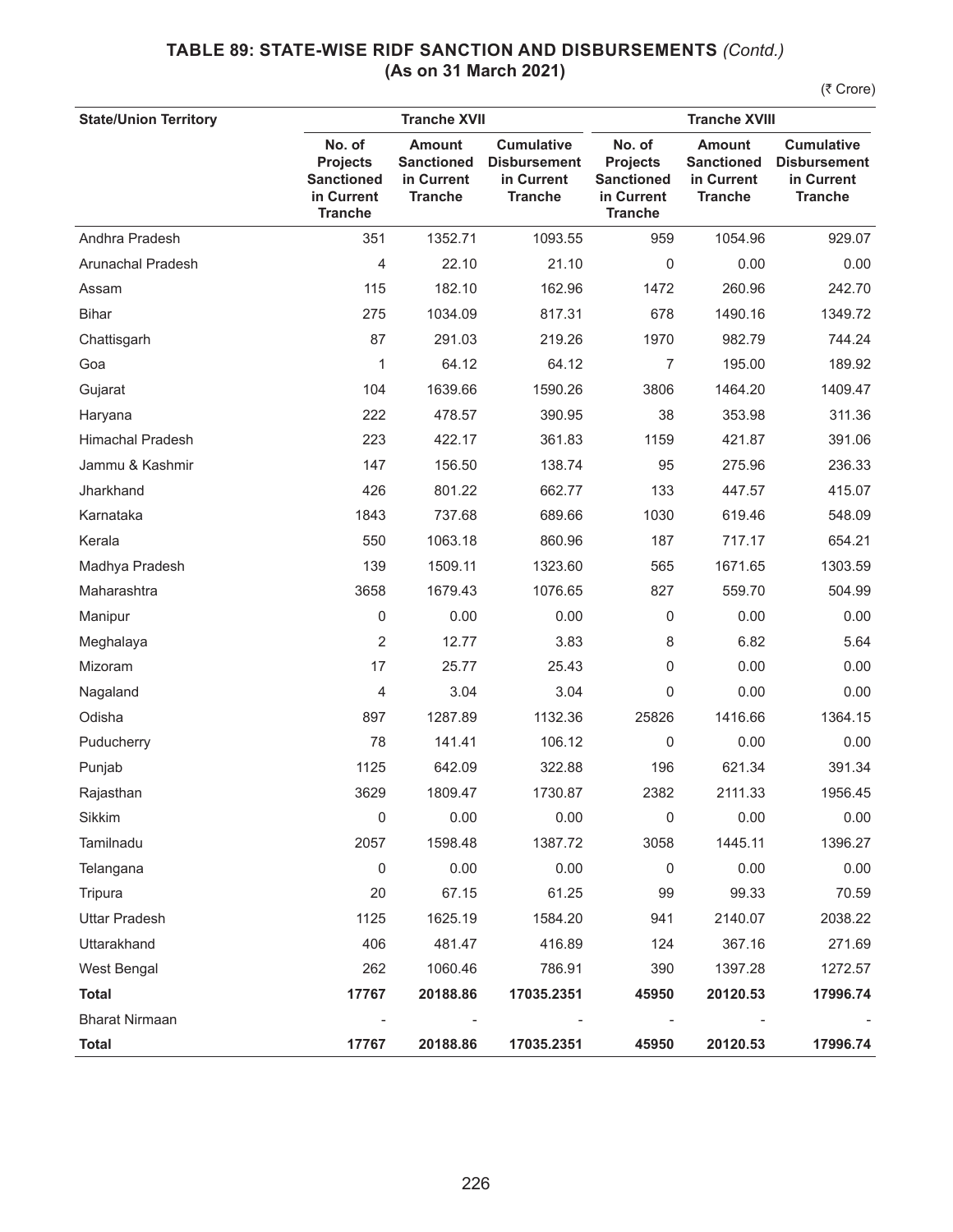| <b>State/Union Territory</b> |                                                                                | <b>Tranche XIX</b>                                                 | <b>Tranche XX</b>                                                        |                                                                                |                                                                    |                                                                          |
|------------------------------|--------------------------------------------------------------------------------|--------------------------------------------------------------------|--------------------------------------------------------------------------|--------------------------------------------------------------------------------|--------------------------------------------------------------------|--------------------------------------------------------------------------|
|                              | No. of<br><b>Projects</b><br><b>Sanctioned</b><br>in Current<br><b>Tranche</b> | <b>Amount</b><br><b>Sanctioned</b><br>in Current<br><b>Tranche</b> | <b>Cumulative</b><br><b>Disbursement</b><br>in Current<br><b>Tranche</b> | No. of<br><b>Projects</b><br><b>Sanctioned</b><br>in Current<br><b>Tranche</b> | <b>Amount</b><br><b>Sanctioned</b><br>in Current<br><b>Tranche</b> | <b>Cumulative</b><br><b>Disbursement</b><br>in Current<br><b>Tranche</b> |
| Andhra Pradesh               | 2267                                                                           | 1449.54                                                            | 1193.56                                                                  | 331                                                                            | 1297.03                                                            | 1234.53                                                                  |
| Arunachal Pradesh            | 24                                                                             | 217.38                                                             | 209.52                                                                   | 8                                                                              | 70.37                                                              | 70.03                                                                    |
| Assam                        | 199                                                                            | 481.33                                                             | 427.13                                                                   | 566                                                                            | 626.32                                                             | 579.76                                                                   |
| <b>Bihar</b>                 | 442                                                                            | 1764.27                                                            | 1520.28                                                                  | 102                                                                            | 1085.2                                                             | 1027.99                                                                  |
| Chattisgarh                  | 3517                                                                           | 1002.55                                                            | 849.97                                                                   | 1044                                                                           | 1135.95                                                            | 1019.46                                                                  |
| Goa                          | 15                                                                             | 154.98                                                             | 146.80                                                                   | 11                                                                             | 309.43                                                             | 214.92                                                                   |
| Gujarat                      | 3                                                                              | 1800                                                               | 1630.79                                                                  | 6                                                                              | 2571.62                                                            | 1765.18                                                                  |
| Haryana                      | 78                                                                             | 465.68                                                             | 361.64                                                                   | 108                                                                            | 605.66                                                             | 452.60                                                                   |
| <b>Himachal Pradesh</b>      | 142                                                                            | 496.09                                                             | 437.56                                                                   | 161                                                                            | 707.6                                                              | 647.70                                                                   |
| Jammu & Kashmir              | 12                                                                             | 40.26                                                              | 36.37                                                                    | 115                                                                            | 307.91                                                             | 305.75                                                                   |
| Jharkhand                    | 269                                                                            | 1292.37                                                            | 1196.80                                                                  | 364                                                                            | 1161.85                                                            | 1026.88                                                                  |
| Karnataka                    | 1521                                                                           | 903.62                                                             | 823.28                                                                   | 1924                                                                           | 1302.19                                                            | 1088.38                                                                  |
| Kerala                       | 915                                                                            | 929.94                                                             | 798.27                                                                   | 503                                                                            | 1200.59                                                            | 882.79                                                                   |
| Madhya Pradesh               | 198                                                                            | 2025.46                                                            | 1908.41                                                                  | 101                                                                            | 1867.19                                                            | 1590.45                                                                  |
| Maharashtra                  | 644                                                                            | 648.56                                                             | 463.95                                                                   | 790                                                                            | 1321.63                                                            | 1067.08                                                                  |
| Manipur                      |                                                                                |                                                                    | 0.00                                                                     |                                                                                |                                                                    | 0.00                                                                     |
| Meghalaya                    |                                                                                |                                                                    | 0.00                                                                     | 54                                                                             | 92.97                                                              | 91.70                                                                    |
| Mizoram                      | 14                                                                             | 118.57                                                             | 53.49                                                                    | 7                                                                              | 29.21                                                              | 29.12                                                                    |
| Nagaland                     | 121                                                                            | 40                                                                 | 31.00                                                                    | 11                                                                             | 6.16                                                               | 6.16                                                                     |
| Odisha                       | 8279                                                                           | 1054.78                                                            | 955.82                                                                   | 11046                                                                          | 2651.8                                                             | 2453.07                                                                  |
| Puducherry                   | 1                                                                              | 40.35                                                              | 8.06                                                                     | 30                                                                             | 59.07                                                              | 51.39                                                                    |
| Punjab                       | 1126                                                                           | 638.48                                                             | 510.66                                                                   | 8303                                                                           | 680.91                                                             | 499.57                                                                   |
| Rajasthan                    | 5173                                                                           | 1776.85                                                            | 1587.23                                                                  | 1465                                                                           | 2191.81                                                            | 1960.87                                                                  |
| Sikkim                       |                                                                                |                                                                    | 0.00                                                                     | 19                                                                             | 63.34                                                              | 61.51                                                                    |
| Tamilnadu                    | 2752                                                                           | 1441.36                                                            | 1433.61                                                                  | 1951                                                                           | 1651.4                                                             | 1625.64                                                                  |
| Telangana                    | $\overline{\phantom{a}}$                                                       |                                                                    | 23.50                                                                    | 2149                                                                           | 959.24                                                             | 748.36                                                                   |
| Tripura                      | 63                                                                             | 113.93                                                             | 96.59                                                                    | 542                                                                            | 174.43                                                             | 138.22                                                                   |
| <b>Uttar Pradesh</b>         | 128                                                                            | 1788.99                                                            | 1742.61                                                                  | 870                                                                            | 1630.25                                                            | 1421.00                                                                  |
| Uttarakhand                  | 236                                                                            | 534.77                                                             | 527.98                                                                   | 267                                                                            | 1194.4                                                             | 1098.91                                                                  |
| West Bengal                  | 502                                                                            | 1186.78                                                            | 1024.66                                                                  | 427                                                                            | 1434.74                                                            | 1194.69                                                                  |
| <b>Total</b>                 | 28641                                                                          | 22406.89                                                           | 19999.54                                                                 | 33275                                                                          | 28390.27                                                           | 24353.70                                                                 |
| <b>Bharat Nirmaan</b>        |                                                                                |                                                                    |                                                                          |                                                                                |                                                                    |                                                                          |
| <b>Total</b>                 | 28641                                                                          | 22406.89                                                           | 19999.54                                                                 | 33275                                                                          | 28390.27                                                           | 24353.70                                                                 |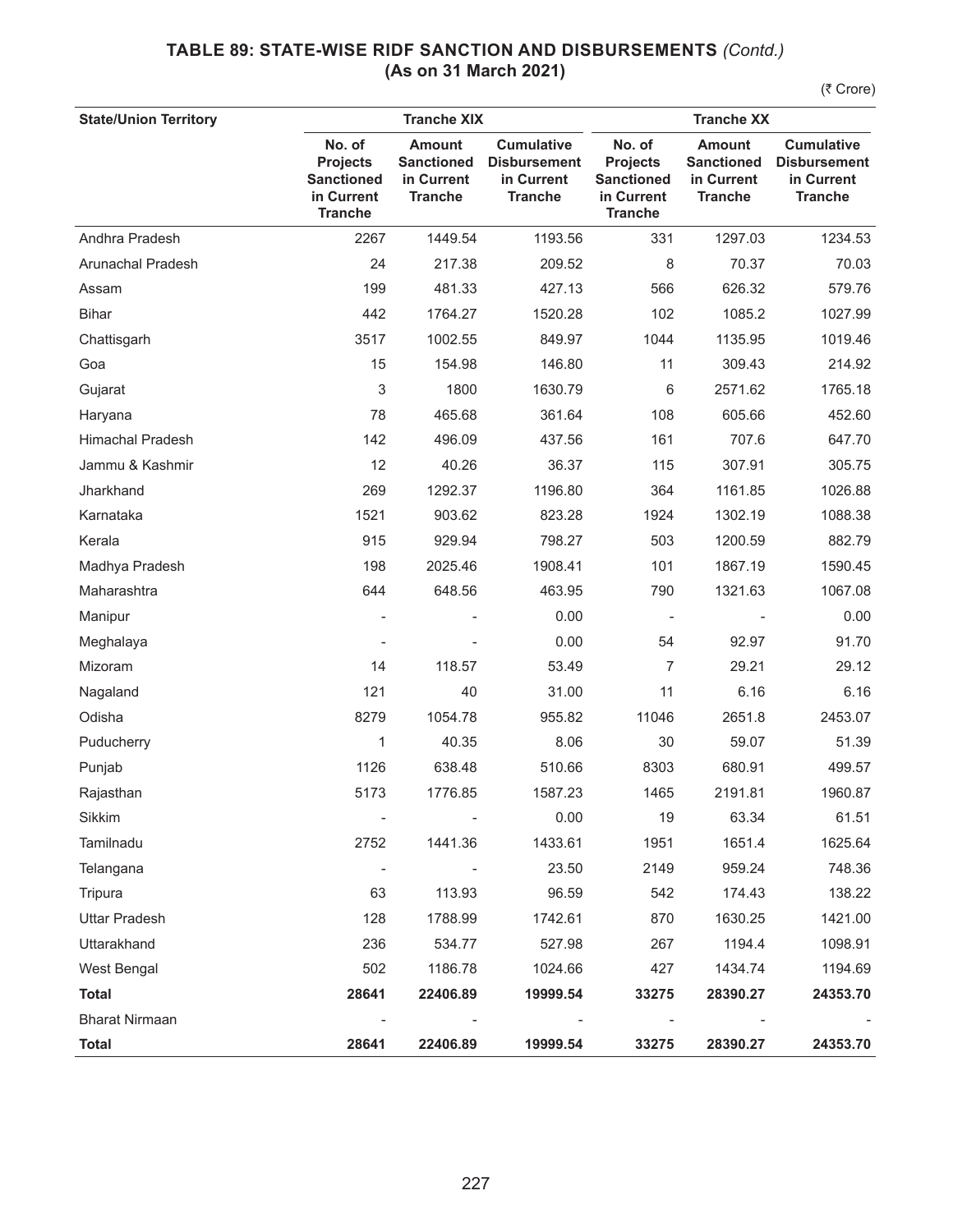| <b>Tranche XXI</b><br><b>State/Union Territory</b> |                                                                                |                                                                    |                                                                          | <b>Tranche XXII</b>                                                            |                                                                    |                                                                          |  |
|----------------------------------------------------|--------------------------------------------------------------------------------|--------------------------------------------------------------------|--------------------------------------------------------------------------|--------------------------------------------------------------------------------|--------------------------------------------------------------------|--------------------------------------------------------------------------|--|
|                                                    | No. of<br><b>Projects</b><br><b>Sanctioned</b><br>in Current<br><b>Tranche</b> | <b>Amount</b><br><b>Sanctioned</b><br>in Current<br><b>Tranche</b> | <b>Cumulative</b><br><b>Disbursement</b><br>in Current<br><b>Tranche</b> | No. of<br><b>Projects</b><br><b>Sanctioned</b><br>in Current<br><b>Tranche</b> | <b>Amount</b><br><b>Sanctioned</b><br>in Current<br><b>Tranche</b> | <b>Cumulative</b><br><b>Disbursement</b><br>in Current<br><b>Tranche</b> |  |
| Andhra Pradesh                                     | 384                                                                            | 924.61                                                             | 774.61                                                                   | 333                                                                            | 1054.28                                                            | 898.96                                                                   |  |
| Arunachal Pradesh                                  | 19                                                                             | 159.77                                                             | 155.82                                                                   | 21                                                                             | 255.47                                                             | 219.99                                                                   |  |
| Assam                                              | 395                                                                            | 602.94                                                             | 563.59                                                                   | 166                                                                            | 858.82                                                             | 805.10                                                                   |  |
| <b>Bihar</b>                                       | 217                                                                            | 2024.86                                                            | 1600.77                                                                  | 265                                                                            | 1836.32                                                            | 1524.86                                                                  |  |
| Chattisgarh                                        | 752                                                                            | 817.38                                                             | 617.90                                                                   | 797                                                                            | 841.89                                                             | 669.37                                                                   |  |
| Goa                                                | 5                                                                              | 306.63                                                             | 275.45                                                                   |                                                                                |                                                                    | 0.00                                                                     |  |
| Gujarat                                            | 5                                                                              | 2903.14                                                            | 2831.90                                                                  | 4                                                                              | 2274.4                                                             | 2098.95                                                                  |  |
| Haryana                                            | 580                                                                            | 504.22                                                             | 384.44                                                                   | 75                                                                             | 500.83                                                             | 422.24                                                                   |  |
| <b>Himachal Pradesh</b>                            | 170                                                                            | 644.93                                                             | 527.65                                                                   | 125                                                                            | 545.55                                                             | 407.69                                                                   |  |
| Jammu & Kashmir                                    | 137                                                                            | 353.98                                                             | 338.55                                                                   | 166                                                                            | 440.76                                                             | 412.71                                                                   |  |
| Jharkhand                                          | 467                                                                            | 1279.94                                                            | 1021.58                                                                  | 762                                                                            | 1452.92                                                            | 1323.72                                                                  |  |
| Karnataka                                          | 977                                                                            | 995.58                                                             | 899.81                                                                   | 1507                                                                           | 908.95                                                             | 778.34                                                                   |  |
| Kerala                                             | 252                                                                            | 709.76                                                             | 478.55                                                                   | 213                                                                            | 673.99                                                             | 443.27                                                                   |  |
| Madhya Pradesh                                     | 88                                                                             | 1852.49                                                            | 1624.79                                                                  | 27                                                                             | 1855.1                                                             | 1183.59                                                                  |  |
| Maharashtra                                        | 777                                                                            | 869.29                                                             | 785.26                                                                   | 171                                                                            | 999.99                                                             | 837.45                                                                   |  |
| Manipur                                            | 68                                                                             | 161.84                                                             | 161.83                                                                   | $\overline{2}$                                                                 | 41.72                                                              | 41.71                                                                    |  |
| Meghalaya                                          | 1                                                                              | 115                                                                | 114.99                                                                   | 45                                                                             | 99.11                                                              | 86.91                                                                    |  |
| Mizoram                                            | 25                                                                             | 125.85                                                             | 121.47                                                                   | 224                                                                            | 153.11                                                             | 130.41                                                                   |  |
| Nagaland                                           | 21                                                                             | 3.6                                                                | 3.58                                                                     | 68                                                                             | 47.63                                                              | 42.01                                                                    |  |
| Odisha                                             | 1498                                                                           | 2999.67                                                            | 2830.74                                                                  | 6088                                                                           | 2515.33                                                            | 2184.27                                                                  |  |
| Puducherry                                         | 16                                                                             | 55.48                                                              | 50.13                                                                    | 8                                                                              | 52.77                                                              | 33.00                                                                    |  |
| Punjab                                             | 635                                                                            | 483.98                                                             | 436.94                                                                   | 675                                                                            | 443.3631                                                           | 319.92                                                                   |  |
| Rajasthan                                          | 1047                                                                           | 1870.95                                                            | 1464.41                                                                  | 1958                                                                           | 1913.33                                                            | 1527.28                                                                  |  |
| Sikkim                                             | $\qquad \qquad -$                                                              |                                                                    | 0.00                                                                     | 3                                                                              | 23.64                                                              | 19.57                                                                    |  |
| Tamilnadu                                          | 1379                                                                           | 1944.17                                                            | 1933.38                                                                  | 1314                                                                           | 1923.27                                                            | 1852.34                                                                  |  |
| Telangana                                          | 1945                                                                           | 913.72                                                             | 678.54                                                                   | 64                                                                             | 962.72                                                             | 818.30                                                                   |  |
| Tripura                                            | 545                                                                            | 342.12                                                             | 308.50                                                                   | 139                                                                            | 270.91                                                             | 197.84                                                                   |  |
| <b>Uttar Pradesh</b>                               | 188                                                                            | 2211.82                                                            | 1746.57                                                                  | 336                                                                            | 1797.3979                                                          | 1634.21                                                                  |  |
| Uttarakhand                                        | 354                                                                            | 1098.45                                                            | 979.10                                                                   | 281                                                                            | 914.8                                                              | 800.11                                                                   |  |
| West Bengal                                        | 376                                                                            | 1532.13                                                            | 1287.62                                                                  | 1293                                                                           | 1322.82                                                            | 978.54                                                                   |  |
| <b>Total</b>                                       | 13323                                                                          | 28808.30                                                           | 24998.46171                                                              | 17130                                                                          | 26981.191                                                          | 22692.66                                                                 |  |
| <b>Bharat Nirmaan</b>                              |                                                                                |                                                                    |                                                                          |                                                                                |                                                                    |                                                                          |  |
| <b>Total</b>                                       | 13323                                                                          | 28808.30                                                           | 24998.46171                                                              | 17130                                                                          | 26981.191                                                          | 22692.66                                                                 |  |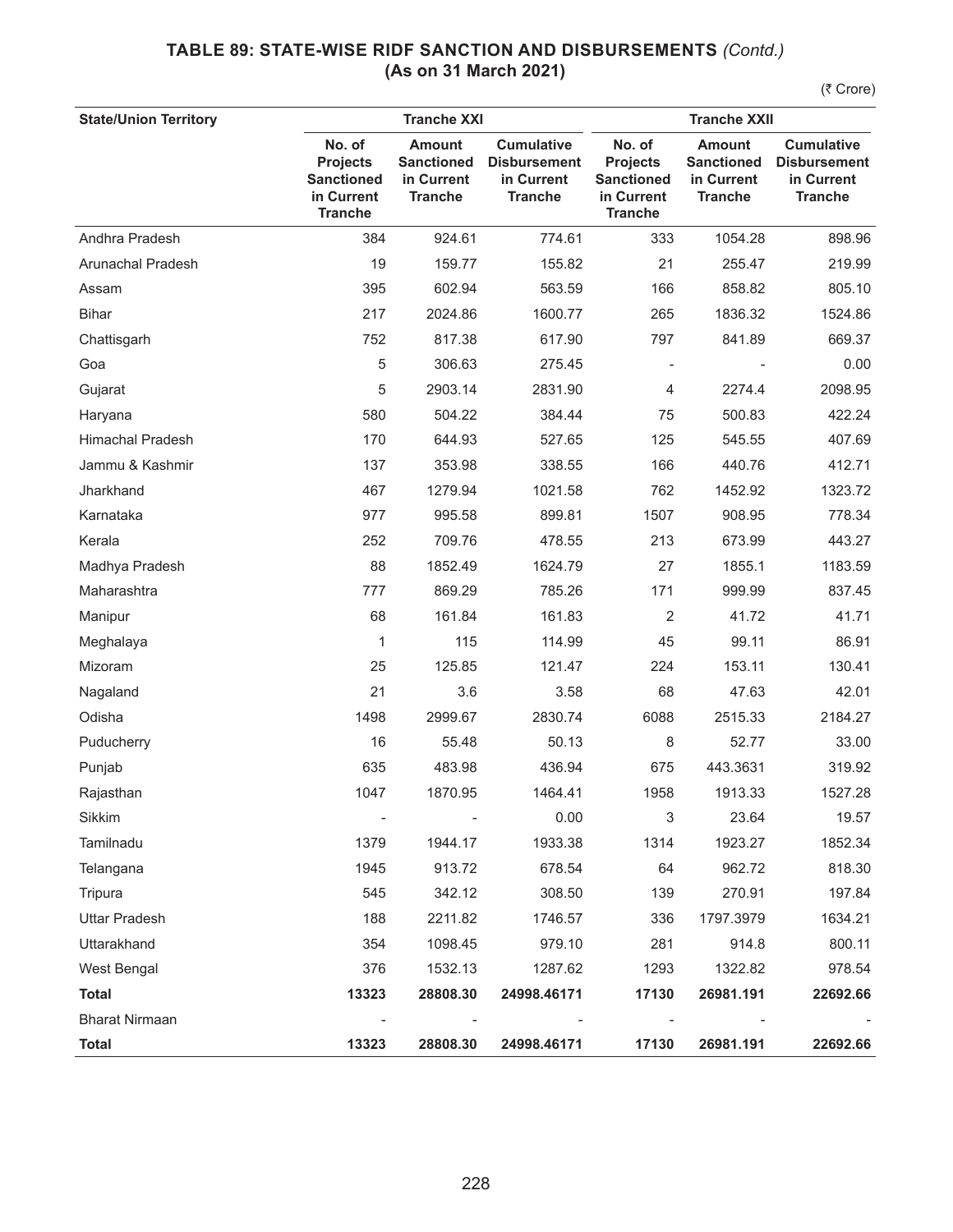| <b>State/Union Territory</b> |                                                                                | <b>Tranche XXIII</b>                                               |                                                                          | <b>Tranche XXIV</b>                                                            |                                                                    |                                                                          |  |
|------------------------------|--------------------------------------------------------------------------------|--------------------------------------------------------------------|--------------------------------------------------------------------------|--------------------------------------------------------------------------------|--------------------------------------------------------------------|--------------------------------------------------------------------------|--|
|                              | No. of<br><b>Projects</b><br><b>Sanctioned</b><br>in Current<br><b>Tranche</b> | <b>Amount</b><br><b>Sanctioned</b><br>in Current<br><b>Tranche</b> | <b>Cumulative</b><br><b>Disbursement</b><br>in Current<br><b>Tranche</b> | No. of<br><b>Projects</b><br><b>Sanctioned</b><br>in Current<br><b>Tranche</b> | <b>Amount</b><br><b>Sanctioned</b><br>in Current<br><b>Tranche</b> | <b>Cumulative</b><br><b>Disbursement</b><br>in Current<br><b>Tranche</b> |  |
| Andhra Pradesh               | 730                                                                            | 1103.92                                                            | 793.85                                                                   | 1650                                                                           | 1309.62                                                            | 784.49                                                                   |  |
| Arunachal Pradesh            | 27                                                                             | 336.2                                                              | 185.03                                                                   | 43                                                                             | 341.97                                                             | 168.45                                                                   |  |
| Assam                        | 239                                                                            | 809.53                                                             | 745.38                                                                   | 329                                                                            | 1397.73                                                            | 1151.96                                                                  |  |
| <b>Bihar</b>                 | 222                                                                            | 1604.25                                                            | 1208.25                                                                  | 513                                                                            | 1631.64                                                            | 1021.08                                                                  |  |
| Chattisgarh                  | 674                                                                            | 1097.5                                                             | 812.32                                                                   | 291                                                                            | 1144.28                                                            | 864.77                                                                   |  |
| Goa                          | 3                                                                              | 180.83                                                             | 44.98                                                                    | 1                                                                              | 156.48                                                             | 25.77                                                                    |  |
| Gujarat                      | 5                                                                              | 2242.14                                                            | 2226.94                                                                  | 3                                                                              | 2423.59                                                            | 2333.69                                                                  |  |
| Haryana                      | 262                                                                            | 809.46                                                             | 608.85                                                                   | 1405                                                                           | 1299.29                                                            | 860.39                                                                   |  |
| <b>Himachal Pradesh</b>      | 181                                                                            | 510.6                                                              | 377.70                                                                   | 204                                                                            | 544.21                                                             | 395.88                                                                   |  |
| Jammu & Kashmir              | 173                                                                            | 409.19                                                             | 331.58                                                                   | 179                                                                            | 453.45                                                             | 324.67                                                                   |  |
| Jharkhand                    | 302                                                                            | 1638.38                                                            | 1459.48                                                                  | 81                                                                             | 1509.49                                                            | 1237.56                                                                  |  |
| Karnataka                    | 947                                                                            | 882.21                                                             | 691.07                                                                   | 989                                                                            | 809.75                                                             | 491.45                                                                   |  |
| Kerala                       | 54                                                                             | 507.08                                                             | 281.53                                                                   | 123                                                                            | 726.56                                                             | 362.55                                                                   |  |
| Madhya Pradesh               | 18                                                                             | 2019.46                                                            | 1419.05                                                                  | 30                                                                             | 2236.87                                                            | 1573.97                                                                  |  |
| Maharashtra                  | 270                                                                            | 993.34                                                             | 583.19                                                                   | 325                                                                            | 2202.62                                                            | 1486.24                                                                  |  |
| Manipur                      | 18                                                                             | 100.29                                                             | 70.24                                                                    |                                                                                |                                                                    | 0.00                                                                     |  |
| Meghalaya                    | 46                                                                             | 130.07                                                             | 110.21                                                                   | 91                                                                             | 210.97                                                             | 155.95                                                                   |  |
| Mizoram                      | 27                                                                             | 245.43                                                             | 188.22                                                                   | 106                                                                            | 165.48                                                             | 81.64                                                                    |  |
| Nagaland                     | $\overline{2}$                                                                 | 6.97                                                               | 3.53                                                                     | 966                                                                            | 17.86                                                              | 13.81                                                                    |  |
| Odisha                       | 18188                                                                          | 2311.43                                                            | 2159.82                                                                  | 12010                                                                          | 2474.27                                                            | 1721.02                                                                  |  |
| Puducherry                   | 5                                                                              | 60.1                                                               | 8.94                                                                     | 3                                                                              | 18.04                                                              | 2.09                                                                     |  |
| Punjab                       | 376                                                                            | 444.82                                                             | 264.04                                                                   | 86                                                                             | 452.9738                                                           | 310.44                                                                   |  |
| Rajasthan                    | 2463                                                                           | 1829.49                                                            | 1334.74                                                                  | 3125                                                                           | 1713.71                                                            | 1347.74                                                                  |  |
| Sikkim                       | $\overline{7}$                                                                 | 57.82                                                              | 51.52                                                                    | 63                                                                             | 36.73                                                              | 31.28                                                                    |  |
| Tamilnadu                    | 1478                                                                           | 1825.84                                                            | 1720.72                                                                  | 1184                                                                           | 2185.21                                                            | 1801.22                                                                  |  |
| Telangana                    | 92                                                                             | 1006.29                                                            | 910.03                                                                   | 123                                                                            | 1325.03                                                            | 963.11                                                                   |  |
| Tripura                      | 123                                                                            | 264.26                                                             | 124.13                                                                   | 219                                                                            | 152.22                                                             | 135.39                                                                   |  |
| <b>Uttar Pradesh</b>         | 407                                                                            | 1706.66                                                            | 1327.55                                                                  | 1908                                                                           | 1606.95                                                            | 1339.65                                                                  |  |
| Uttarakhand                  | 226                                                                            | 809.5396                                                           | 633.65                                                                   | 402                                                                            | 670.96                                                             | 510.57                                                                   |  |
| West Bengal                  | 345                                                                            | 1231.27                                                            | 925.38                                                                   | 291                                                                            | 1267.35                                                            | 829.50                                                                   |  |
| <b>Total</b>                 | 27910                                                                          | 27174.3696                                                         | 21601.92435                                                              | 26743                                                                          | 30485.3038                                                         | 22326.34759                                                              |  |
| <b>Bharat Nirmaan</b>        |                                                                                |                                                                    |                                                                          |                                                                                |                                                                    |                                                                          |  |
| <b>Total</b>                 | 27910                                                                          | 27174.3696                                                         | 21601.92435                                                              | 26743                                                                          | 30485.3038                                                         | 22326.34759                                                              |  |